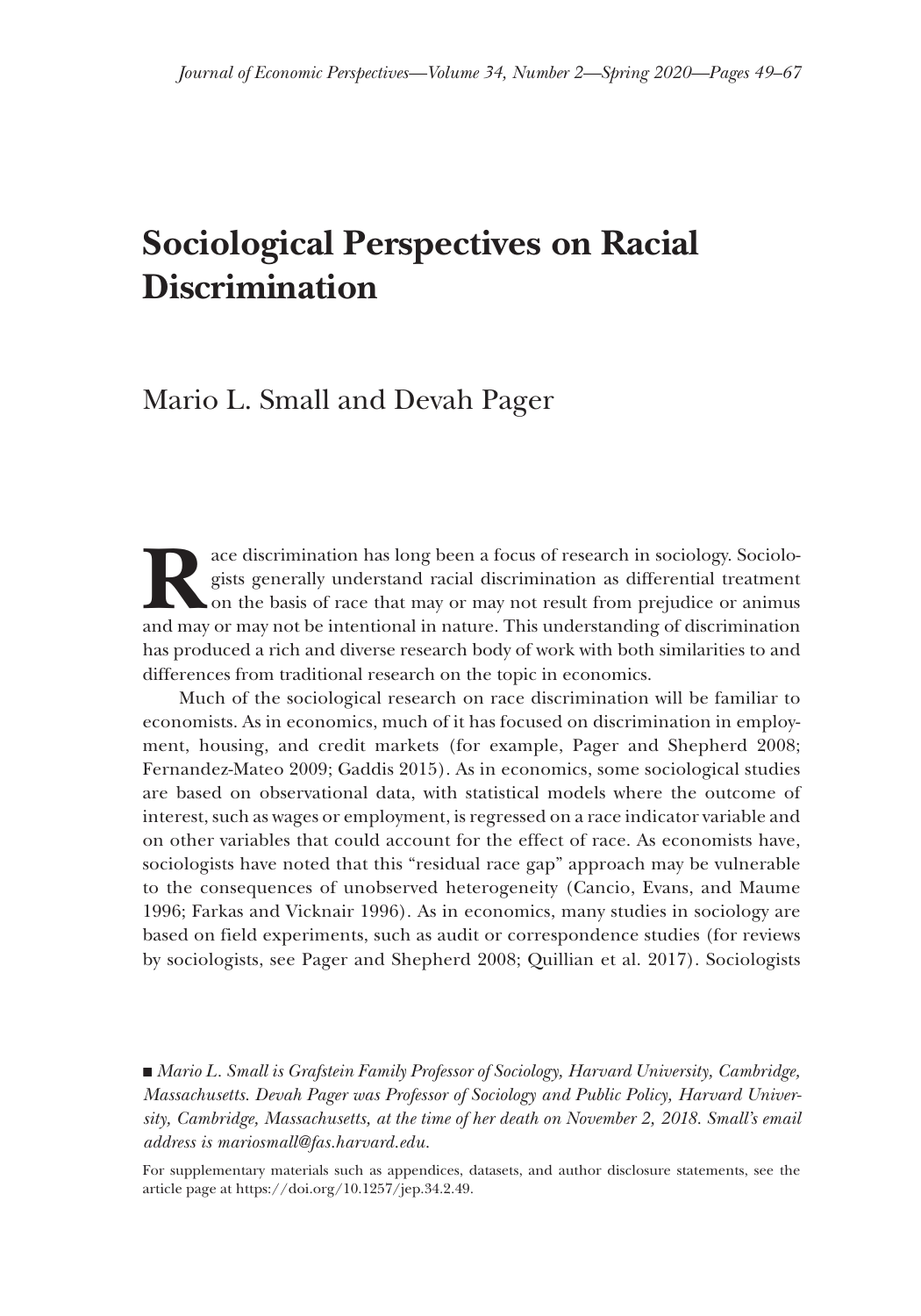have also noted the problems with experimental studies, including that they are often based on data not representative of the national population and that they may not indicate how much discrimination there is in actual markets. And as in economics, quite a few researchers have used the study of discrimination to examine larger methodological questions (Pager 2007).

However, much of the sociological work on discrimination is more distinctive to the discipline. Part of the reason is the discipline's methodological heterogeneity. Sociology includes researchers who analyze large-*n* observational data (as demographers do); who observe organizations, neighborhoods, and villages ethnographically (as anthropologists do); who conduct either laboratory or field experiments (as psychologists do); and who examine historical documents through close readings (as historians do) (Small 2011). This heterogeneity shapes how researchers think about and assess evidence, such that sociologists differ among themselves in what they take to be most important in an empirical study. Many sociologists, influenced by the causal revolution across the social sciences, prioritize the ability to make convincing causal claims (Morgan and Winship 2015). Other sociologists are comfortable analyzing data that do not permit bulletproof causal claims when the data have other critical advantages, such as allowing generalizability about a national population or providing access to a process otherwise difficult to observe (for example, Hultin and Szulkin 1999; Turco 2010). To their point, some of the sociological research most impactful across the social sciences, including economics, has been associational in nature, such as Wilson's (1987, 1996) highly insightful work on how joblessness affects the social fabric in urban neighborhoods.

In fact, many questions important to understanding discrimination are purely descriptive, such as how much discrimination people anticipate in job or real estate markets; how employers perceive black job applicants; or how landlords, bankers, or others gatekeepers understand their behavior (for example, Pager and Karafin 2009; Light, Roscigno, and Kalev 2011; Kang et al. 2016). Thus, the sociology of discrimination involves both descriptive and causal research, and our discussion does not prioritize one over the other. Being cognizant of this heterogeneity in sociology with respect to methods and perspectives will be useful in assessing our discussion.

In what follows, we offer six propositions from the sociology of racial discrimination that we believe are worth noting by economists. We do not consider these to be the six ideas most central to the sociology of discrimination, or even the six most often studied. Instead, it is a list of propositions we consider to be particularly sociological in perspective, notably different from traditional research in the economics of discrimination, and worth greater attention by researchers in both disciplines. Some of these propositions are reflected in recent research in economics and may represent a bridge between the disciplines. Readers seeking comprehensive reviews of the sociology of discrimination might begin with National Research Council (2004), Lucas (2008), and Pager and Shepherd (2008).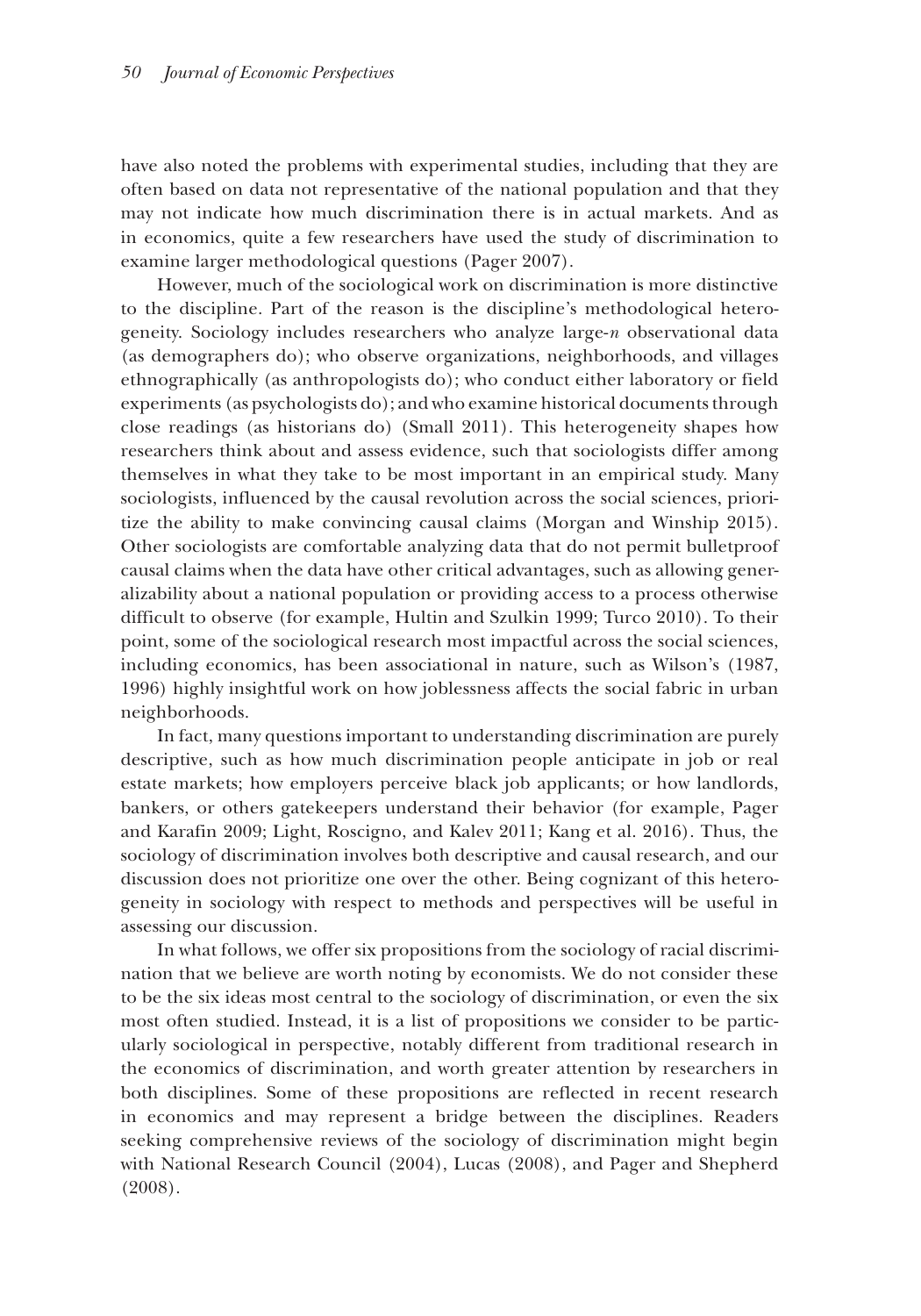### **Taste and Statistical Discrimination Do Not Capture All Reasons behind Differential Treatment by Race**

Research on discrimination in economics has traditionally adopted one of two perspectives. One is the "taste for discrimination" perspective, which posits that people discriminate when they are willing to pay a price of some kind to reduce their association or interaction with a given group (Becker 1971, 14). Becker, who developed this perspective in the 1950s, examined the dynamics likely to evolve as a result of discrimination among employers, other employees, and customers; the many researchers who followed applied the perspective to a broad range of actors, including realtors, employers, and bankers.

The other common approach in economics is the "statistical discrimination" perspective, which posits that employers, facing limited information about a given potential employee, use group characteristics to make inferences about those of the individual (Arrow 1972a, 1972b; Phelps 1972). As Phelps (1972, 659) put it: "[T]he employer who seeks to maximize expected profit will discriminate against blacks or women if he believes them to be less qualified, reliable, long-term, etc., on the average than whites and men, respectively, and if the cost of gaining information about the individual applicants is excessive. Skin color or sex is taken as a proxy for relevant data not sampled." This perspective does not require employers to hold racial animus. Though the two perspectives differ in many important ways, the core difference for our purposes is on why people discriminate: either because they are hoping to reduce contact with a member of a different group, or because they are behaving as would a rational actor who is either unable or unwilling to acquire additional information.

For many years, economists tended to adopt either one or the other perspective, and as Guryan and Charles (2013, F417) report, economists recently have "returned to the question of whether taste-based or statistical discrimination is a more appropriate description of the phenomenon."<sup>1</sup> This focus represents an important contrast to sociology. Many sociologists have studied racial prejudice (for reviews, see Reskin 2000; Bobo et al. 2012). But very few sociologists have adopted a statistical discrimination perspective and probably fewer have attempted to determine whether what looks like prejudice-based discrimination may in fact be statistical discrimination. Since sociology has never had a de facto, agreed-upon view of decision-making in which actors are rational, demonstrating that an act of discrimination can be shown to be accounted for by reasonable guesses based on group characteristics given available information would not offer much *sociological*  insight (see also Pager and Karafin 2009).

<span id="page-2-0"></span><sup>&</sup>lt;sup>1</sup>The research on taste-based and statistical discrimination is naturally far more sophisticated than the views we sketch here. For example, a researcher adopting the statistical discrimination perspective may assume that differences in groups' characteristics observed by employers partly reflect prior discrimination. This idea would not be inconsistent with some of the forms of discrimination we discuss below.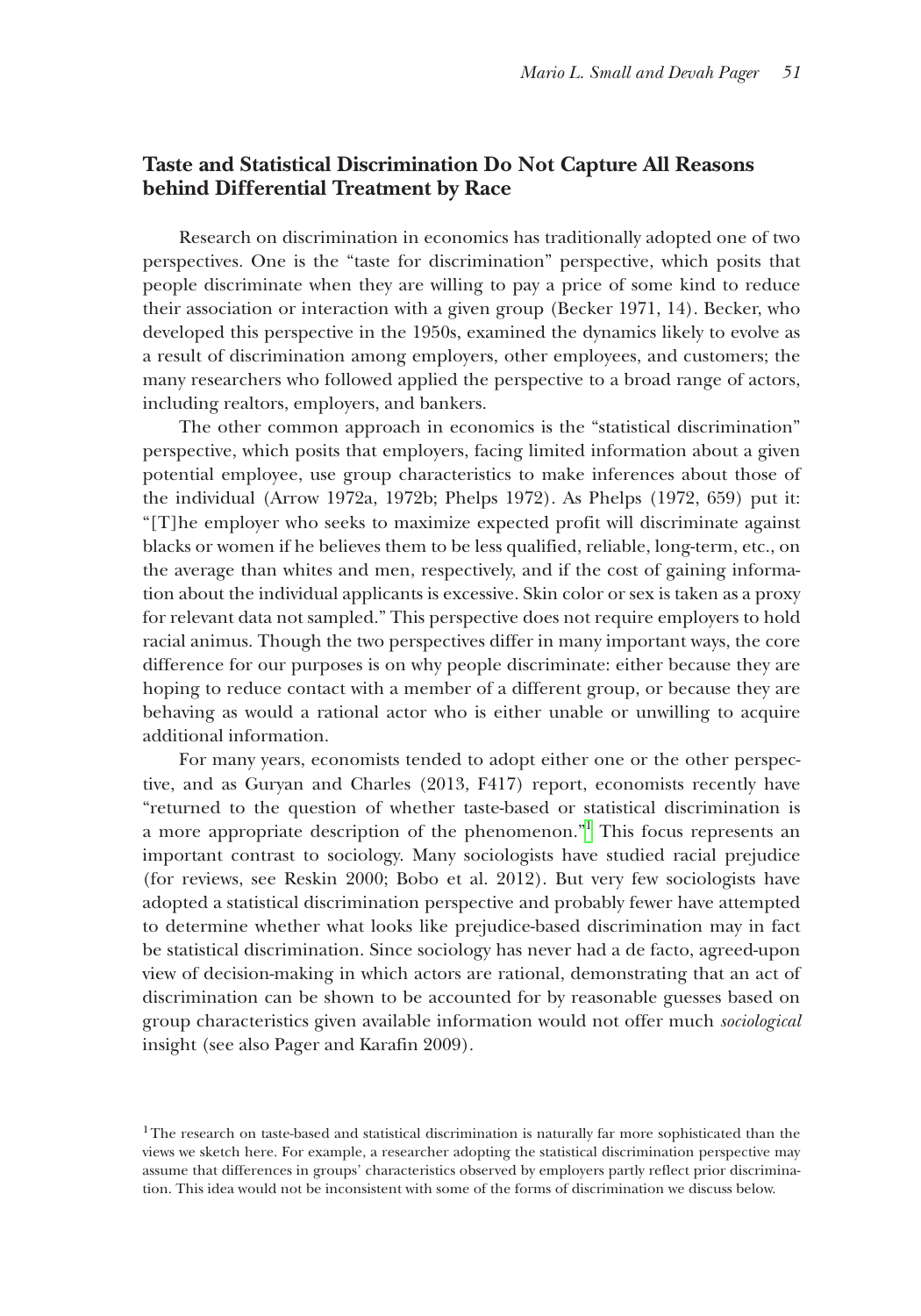In addition, many sociologists would offer a critique applying to both perspectives—both assume, or appear to assume, that actors are making decisions to discriminate deliberately. Long-standing research in psychology, specifically on implicit bias, would question this assumption. In fact, a group of economists informed by this work has recently proposed a third perspective. "Under both [conventional] models," they write, "individuals *consciously* discriminate, either for a variety of personal reasons or because group membership provides information about a relevant characteristic, such as productivity. Motivated by a growing body of psychological evidence, we put forward a third interpretation: implicit discrimination. Sometimes, we argue, discrimination may be *unintentional* and outside of the discriminator's awareness" (Bertrand, Chugh, and Mullainathan 2005, 94). While the implicit bias perspective shares with Becker's taste model the idea that discrimination happens when individuals are racially prejudiced, it does not view individuals as rationally balancing their taste for discrimination against the price they pay for exercising that taste.

The questions of intention in and consciousness about decision-making are largely a domain of psychology, rather than sociology, and we refer readers to Bertrand, Chugh, and Mullainathan (2005) for a review of that work in the context of economic research. Nonetheless, the core critique is worth noting. Discrimination from implicit biases does not require people to be making the conscious decisions that both conventional approaches would seem to presume.

We would go further. Though the perspectives of taste for discrimination, statistical discrimination, and implicit bias make different assumptions about why discrimination happens, they all agree on a core issue: for discrimination to happen, an individual must decide to treat people of different backgrounds differently (even if the decision is driven by an unconscious bias). As a result, they miss what sociologists and others have called "institutional discrimination," "structural discrimination," and "institutional racism," which are all terms used to refer to the idea that something other than individuals may discriminate by race (Feagin and Eckberg 1980; Massey and Denton 1993; Oliver and Shapiro 2006; Pager and Shepherd 2008; Reskin 2012). Unfortunately, these terms are not used consistently across the social sciences; moreover, they are often used even more ambiguously among lay writers and commentators. Nevertheless, a substantial body of evidence suggests that limiting the study of discrimination to the actions of potentially prejudiced individuals dramatically understates the extent to which people experience discrimination; understates the extent to which discrimination may account for social inequality; and understates the extent to which discrimination may play a role in markets for labor, credit, and housing, as well as in other contexts.

In this essay, we define "institutional discrimination" as differential treatment by race that is either perpetrated by organizations or codified into law. Because discrimination may be caused by organizational rules or by people following the law, it need not result from personal prejudice, from rational guesses on the basis of group characteristics, or from implicit racism. Institutional discrimination can take different forms, and we cannot hope to cover either all of them or their relation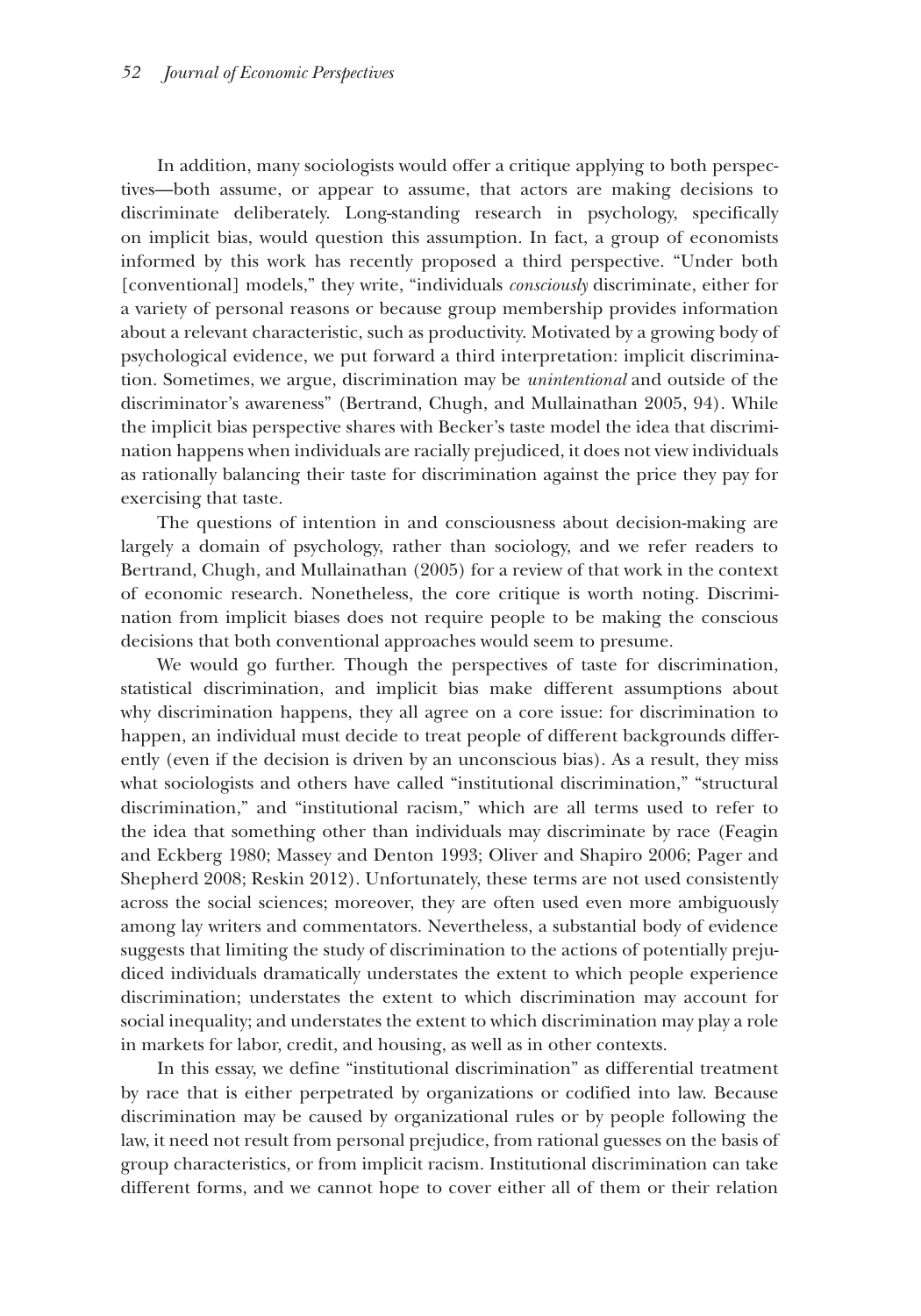to institutional sociology in these pages (for discussions, see National Research Council 2004; also Powell and DiMaggio 1991; Scott 2013). But as we will take pains to make clear, understanding several of these forms requires a more expansive view of discrimination.

### **Organizations Can Discriminate Irrespective of the Intentions of Their Members**

We define an organization as a loosely coupled set of people and institutional practices formally organized around a global purpose (Small 2009; Scott 2013). Examples include banks, universities, churches, childcare centers, real estate agencies, unions, and country clubs. Note that an organization is not just its people but also its institutional practices. A practice can be "institutional" either normatively or cognitively, in the sense that it can be shaped by either norms or "cognitions" (Small 2009; Small, Harding, and Lamont 2010).

A norm is a formal or informal expectation of behavior that people in the organization feel compelled to follow. For example, a university's requirement that tenure cases include external evaluations is a formal norm (a rule); its expectation that faculty be polite to their students, an informal one. In both cases, people generally feel some compulsion to follow the norm (though they may of course choose to violate it). A cognition—sometimes referred to as "frames" or "cognitive understandings" in sociology—is not a mandate of any kind; instead, it is a way of understanding one's predicament in the organization. For example, whether students believe the economics major is prestigious is a cognitive understanding, not a formal or informal mandate. Institutional practices, whether normative or cognitive, are generally understood by members of the organization. However, an organization's institutional practices generally do not depend on any particular individual, in the sense that they may be stable even as people enter and leave the organization. This independence is part of the reason sociologists of organizations take pains to distinguish individuals from the normative expectations or cognitive understandings that shape their behavior.

Organizations can discriminate when they have instituted practices, formally or informally, that treat people of different races differently, regardless of whether the practices were driven by prejudice and regardless of whether the managers, directors, or employees following the norms are themselves racially prejudiced. One example is a hiring norm common among US employers. Researchers have documented that many companies fill job vacancies through referral networks, wherein employees are formally or informally asked to recommend candidates for positions (for example, Mouw 2002; Waldinger and Lichter 2003; also Arrow 1998). Sociologists have also documented repeatedly that social networks are racially homophilous, in the sense that people tend strongly to have friends of their own race (McPherson, Smith-Lovin, and Cook 2001). If so, then a racially homogeneous organization composed of non-prejudiced actors that has instituted referral-based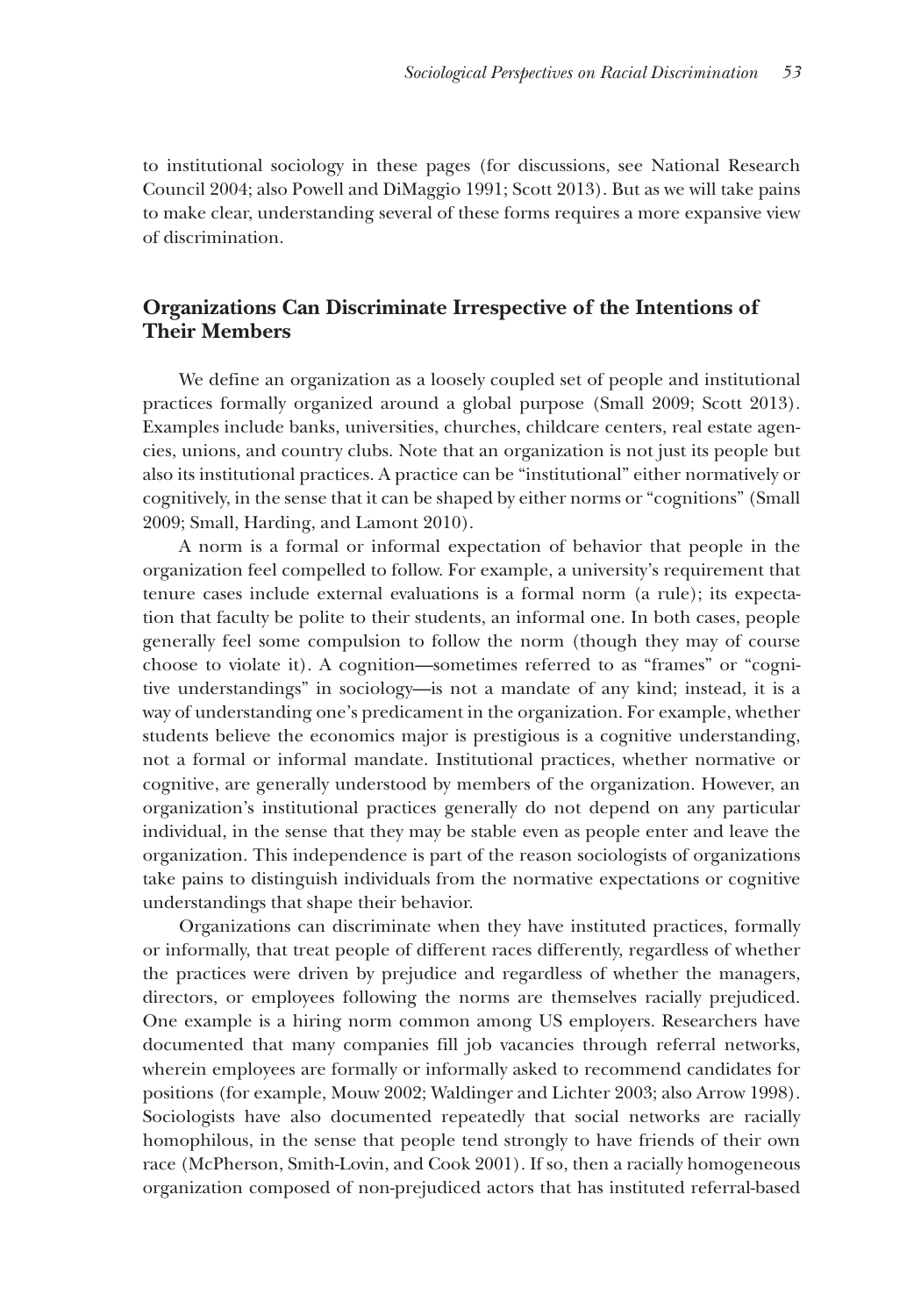employment will tend to hire relatively few people of a different race. In this sense, the organization is institutionally discriminating, because people of a different race have little chance of landing a job there.

Of course, in practice, this process is far more complicated; for example, empirical research suggests that whether referral-based hiring produces this result depends on many other factors, including how racially diverse the local region is and how jobholders decide to share information about openings (Fernandez and Fernandez-Mateo 2006; Rubineau and Fernandez 2013). But the process makes clear that an organization may discriminate independent of a manager's explicit decision to hire candidates of a given race (whether statistically or from prejudice).

Many organizational processes with discriminatory consequences have a similar form: an institutional practice that is in theory race-neutral affects racial minorities because it is applied in a context with a preexisting racial difference, gradient, or level of segregation.<sup>[2](#page-5-0)</sup> Consider downsizing and layoffs. Many companies in the process of downsizing seek to reduce exposure to liability by instituting formal processes that are presumably designed to avoid bias, such as laying off managers based on their tenure with the organization or on the importance of their position. But the managerial ranks of many organizations have only recently, in historical terms, included large numbers of minorities and women. Furthermore, in many companies, racial minorities are less likely to hold the more important managerial positions (Elliott and Smith 2004)—for example, racial minorities are more likely to be managers in benefits or community outreach units than in critical operations.

In this context, a formal rule that layoffs are based on years of employment or on the importance of the position will reduce the number of minority and women managers. It is not surprising that a national study of 327 establishments that downsized between 1971 and 2002 found that downsizing reduced the diversity of the firm's managers—female and minority managers tended to be laid off first. But what is perhaps more surprising is that those companies whose layoffs were based formally on tenure or position saw a greater decline in the diversity of their managers; net of establishment characteristics such as size, personnel structures, unionization, programs targeting minorities for management, and many others; and of industry characteristics such as racial composition of industry and state labor force, proportion of government contractors, and others (Kalev 2014). In contrast, those companies whose layoffs were based formally on individual performance evaluations did not see greater declines in managerial diversity (Kalev 2014). Patterns of this kind help to explain why sociologists have paid increasing attention to institutional practices when studying the racial composition of staff in organizations (Dobbin 2009; Kalev 2014; Dobbin, Schrage, and Kalev 2015; also Bielby 2000).

<span id="page-5-0"></span><sup>&</sup>lt;sup>2</sup>Readers may note a similarity between our discussion of institutional discrimination by organizations and "disparate impact" discrimination in US law, wherein a violation of Title VII of the Civil Rights Act of 1964 may be found if employers use a practice that is race-neutral on its face but disproportionally affects a racial group adversely. Our discussion, entirely sociological in intent, is informed by organizational and institutional theory in sociology, not by legal scholarship. We leave to legal scholars whether and how our discussion relates to the scholarship on disparate impact.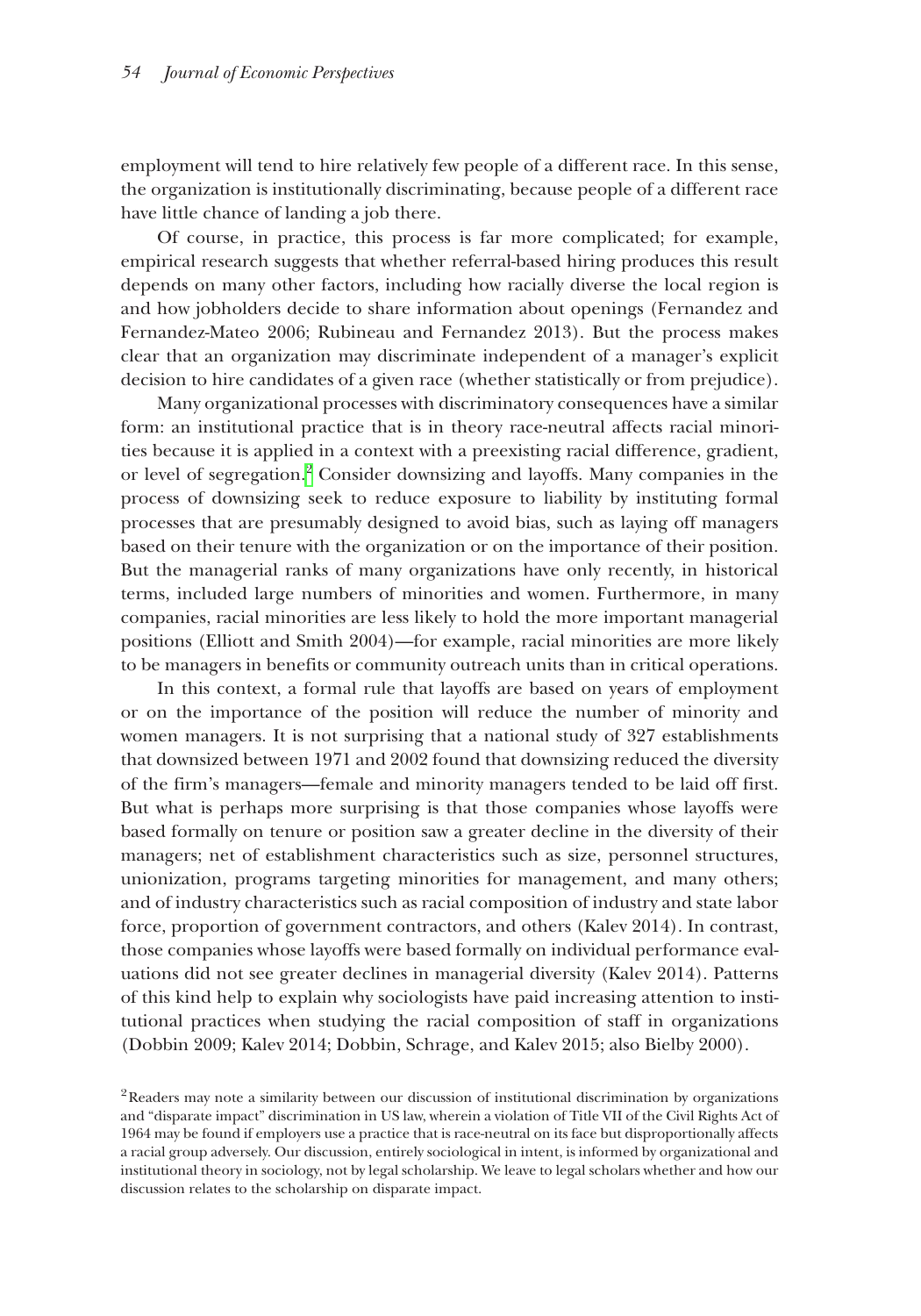Institutional practices are powerful. Much of their power stems from their stability or inertia, as illustrated by the fact that they regularly endure the departure of old leaders and the arrival of new ones. Consider a university that, as most probably do, requires the tenure process to include external evaluations by experts. A new university president is unlikely to want to do away with this practice; even if she tried, she would likely meet resistance; and if she succeeded, she would likely face lingering questions about her legitimacy as a leader. A rational university president would probably not bother spending time and energy in an attempt to change this rule, even if that new president believed external evaluations slowed the tenure process, were not reliable because of favoritism or other biases, or did not provide useful information not already contained in the publication record.

Not all practices are as firmly institutionalized in organizations as external review in universities. But many practices such as hiring based on referral, layoffs based on length of service, blanket background checks, and many others that potentially lead to a pattern of differential treatment by race are deeply institutionalized across organizations. These practices are long-established, taken for granted, and subject to inertia, and managers are unlikely to think of them as open to change. In fact, they routinely survive the 100 percent staff turnover that long-lasting organizations eventually experience. As a result, a research program focused only on the potential decisions of a contemporaneous manager or gatekeeper will likely miss a lot of what shapes the potentially discriminatory actions of organizations.

#### **Historic Discrimination Has Contemporary Consequences (via Organizations)**

Institutional factors can also matter via the contemporary consequences of past discrimination (Wilson 1978). Some kinds of discrimination in the past were so widespread that they resulted in major differences across racial groups whose consequences can still be detected. Furthermore, because many forms of discrimination in the past were institutional in nature, their consequences may still be observed in the practices of organizations or in the laws in place today (in a way, analogous to the case of external review letters in universities). As a result, even if all forms of discrimination, individual or institutional, taste-based or statistical, were to suddenly cease, there would still be multiple reasons to examine discrimination in the past to understand the present. This topic is complex and wide-ranging, and it includes a lot of research done not by sociologists but by historians (for example, Jackson 1985; Sugrue 1996; Hillier 2003). But two cases, discussed in this section and the next one, will illustrate its significance.

One well-documented case is the institutionalization of redlining in real estate. In this case, both changes in federal law and the organizations created to implement them, particularly the Home Owners Loan Corporation (HOLC) and the Federal Housing Administration (FHA), were important. (The discussion that follows is based on Jackson 1980; Massey and Denton 1993; and Hillier 2003, 2005; see also Crossney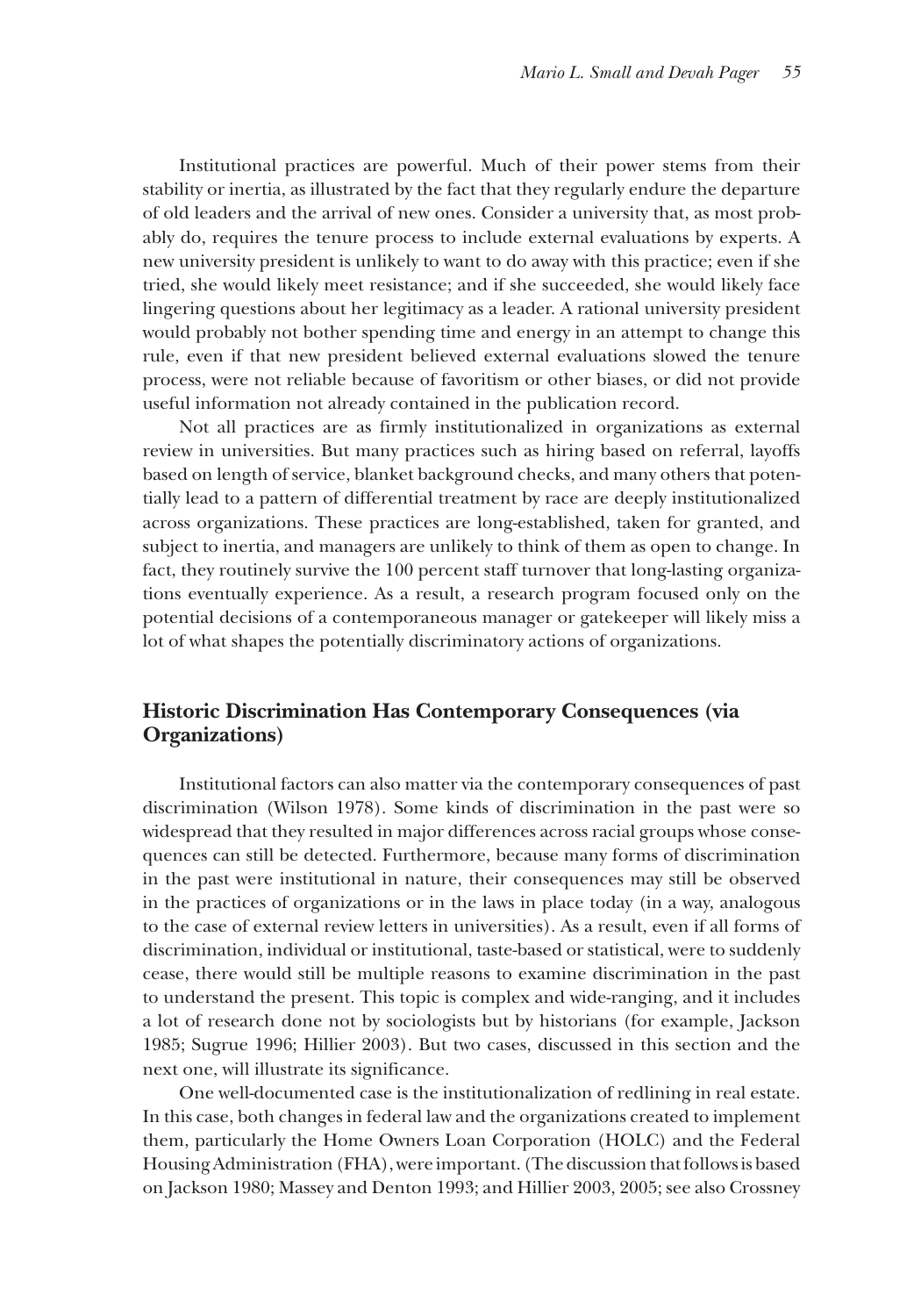and Bartelt 2005.) The HOLC was created in 1933 to reduce foreclosures during the Great Depression. One of its most important creations was self-amortizing loans with uniform payments that extended to 20 years, rather than the typical shorter loans for which payments might still be due after their terms expired. This innovation would be essential for the later accessibility of homeownership to millions of Americans. The FHA was created in 1934 to help stabilize mortgage markets and to encourage home building so as to expand jobs in construction (Jackson 1980). The FHA insured home loans issued by banks, and at the majority of the assessed value of the property, so that the down payments homeowners needed to produce were reduced from about half to about 10 percent of the value. The FHA adopted the self-amortizing loans approach and extended the amortization rate by another five to ten years. The institutionalization of these new mortgage practices dramatically expanded homeownership among Americans.

However, the Home Owners Loan Corporation and Federal Housing Administration were also responsible for the spread of redlining. As part of its evaluation of whom to help, the HOLC created a formalized appraisal system, which included the characteristics of the neighborhood in which the property was located. Neighborhoods were graded from A to D, and those with the bottom two grades or rankings were deemed too risky for investment. Color-coded maps helped assess neighborhoods easily, and the riskiest (grade D) neighborhoods were marked in red. These assessments openly examined a neighborhood's racial characteristics, as "% Negro" was one of the variables standard HOLC forms required field assessors to record (for example, Aaronson, Hartley, and Mazumder 2019, 53; Norris and Baek 2016, 43). Redlined neighborhoods invariably had a high proportion of African-Americans. Similarly, an absence of African-Americans dramatically helped scores. For example, a 1940 appraisal of neighborhoods in St. Louis by the Home Owners Loan Corporation gave its highest rating, A, to Ladue, an area at the time largely undeveloped, described as "occupied by 'capitalists and other wealthy families'" and as a place that was "not the home of 'a single foreigner or Negro'" (Jackson 1980, 425). In fact, among the primary considerations for designating a neighborhood's stability were, explicitly, its "protection from adverse influences," "infiltration of inharmonious racial or nationality groups," and presence of an "undesirable population" (as quoted in Hillier 2003, 403; Hillier 2005, 217).

The Federal Housing Administration required a mandatory appraisal of the neighborhood as part of its guarantee and, through this and other means, disseminated redlining as a lending practice. Building on the systems and maps of the Home Owners Loan Corporation, the FHA fielded its own surveys, created some of its own maps, and developed its own analyses. It also disseminated its ideas about neighborhood risk through its widely distributed *Underwriting Manual* (Hillier 2003, 403). Consistent with racial attitudes of the time, the FHA, as historian Kenneth Jackson writes, "was extraordinarily concerned with 'inharmonious racial or nationality groups.'" Homeowners and financial institutions alike feared that an entire area could lose its investment value if rigid white-black separation was not maintained. The *Underwriting Manual* bluntly warned, "If a neighborhood is to retain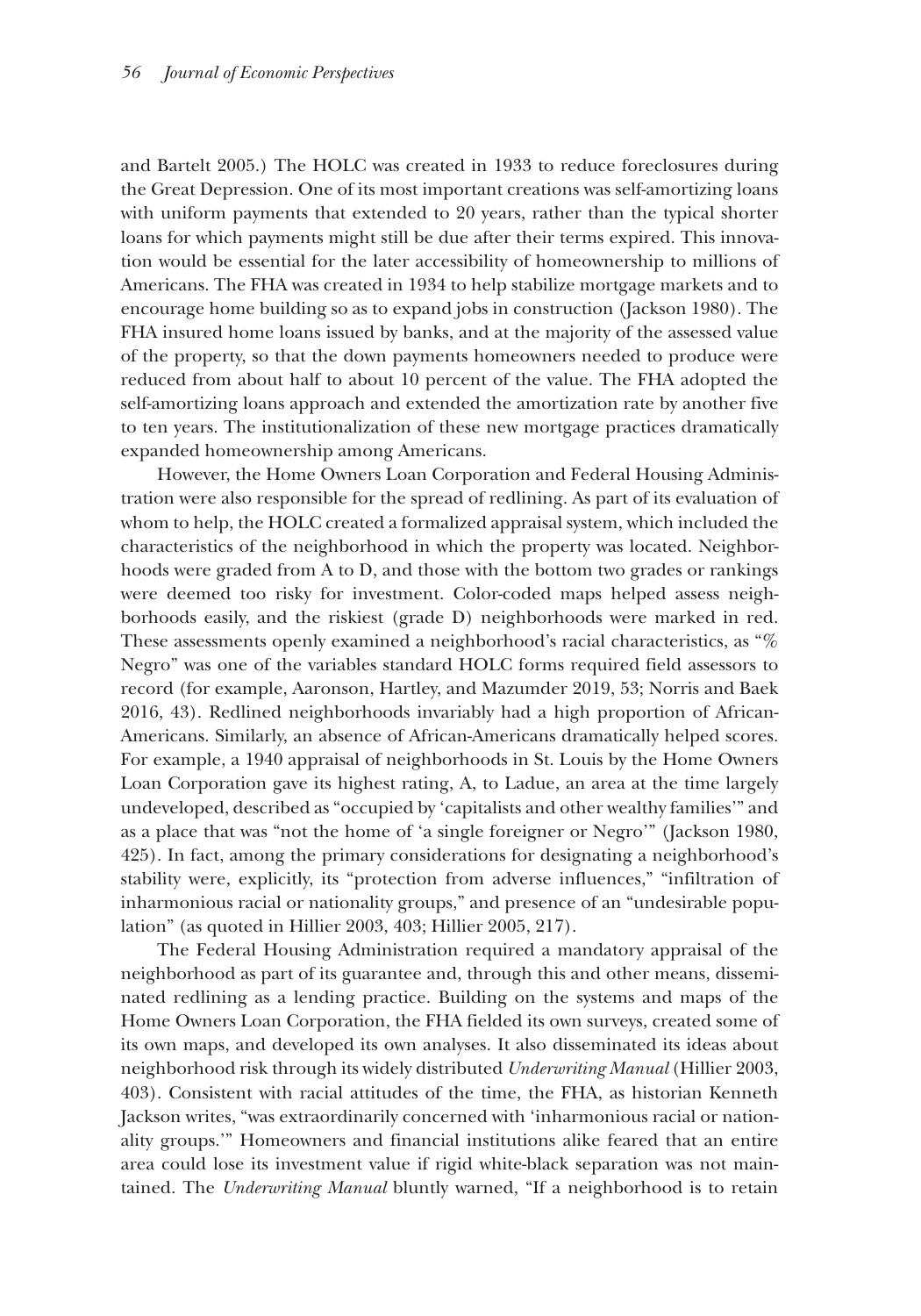stability, it is necessary that properties shall continue to be occupied by the same social and racial classes," and openly recommended "enforced zoning, subdivision regulations, and suitable restrictive covenants . . ." (Jackson 1980, 436). The restriction described in these covenants was the exclusion of Jews, blacks, and others from neighborhoods through formal agreements among neighbors (Massey and Denton 1993). In short, the FHA was informing lenders explicitly that its insurance program opposed racial integration. Just as the redlined maps made it difficult for blacks to receive favorable loans in predominantly black neighborhoods, the restrictions on racial integration made it hard for them to move to white or racially mixed ones.

Of course, these racial attitudes—both the negative perception of African-Americans and the preference for racially segregated neighborhoods—were not invented by the Home Owners Loan Corporation or the Federal Housing Administration; such attitudes were common at the time, including among lenders, realtors, and white home purchasers. What the HOLC and then the FHA did was *institutionalize* these attitudes through several specific mechanisms: creating a formal system of risk assessment, requiring the assessment in order to insure loans, adding neighborhood characteristics to the assessment, tying lower neighborhood grades to the presence of African-Americans, ensuring less favorable rates to lower neighborhood grades, discouraging racial integration, and spreading this particular bundle of cognitive understandings and normative expectations to lenders throughout the country via formal underwriting guidelines.

Moreover, by insuring millions of homes and multi-family projects worth billions of dollars, the federal agencies held enormous power over how lenders did their work. Banks that wanted to participate in the federal largesse would follow the guidelines of the Federal Housing Administration, resulting, inevitably, in fewer and less favorable loans to African-Americans—via the same mechanism through which the federal government was making home purchasing and wealth accumulation easier for others. Black purchasers hoping to secure mortgages from participating lenders would either have difficulty or face less favorable rates, because predominantly black neighborhoods were invariably rated D or redlined, and their move to predominantly white neighborhoods would clash with early restrictions against "inharmonious racial groups."

The assignment of lower scores to predominantly black neighborhoods by the Home Owners Loan Corporation and the Federal Housing Administration may well have reflected the realities of the market at that time. Whites were a substantial majority of home purchasers, and we know that whites at the time expressed extremely strong preferences not to live near African-Americans, a preference likely to be reflected in home values in the neighborhood. Indeed, the strong preference of whites not to live near African-Americans has by no means disappeared (Charles 2003; Bobo et al. 2012). The issue is whether the institutionalization of these preferences into a mortgage system by HOLC/FHA causally worsened racial segregation or lowered homeownership rates among African-Americans. Recent evidence suggests a positive answer to both questions.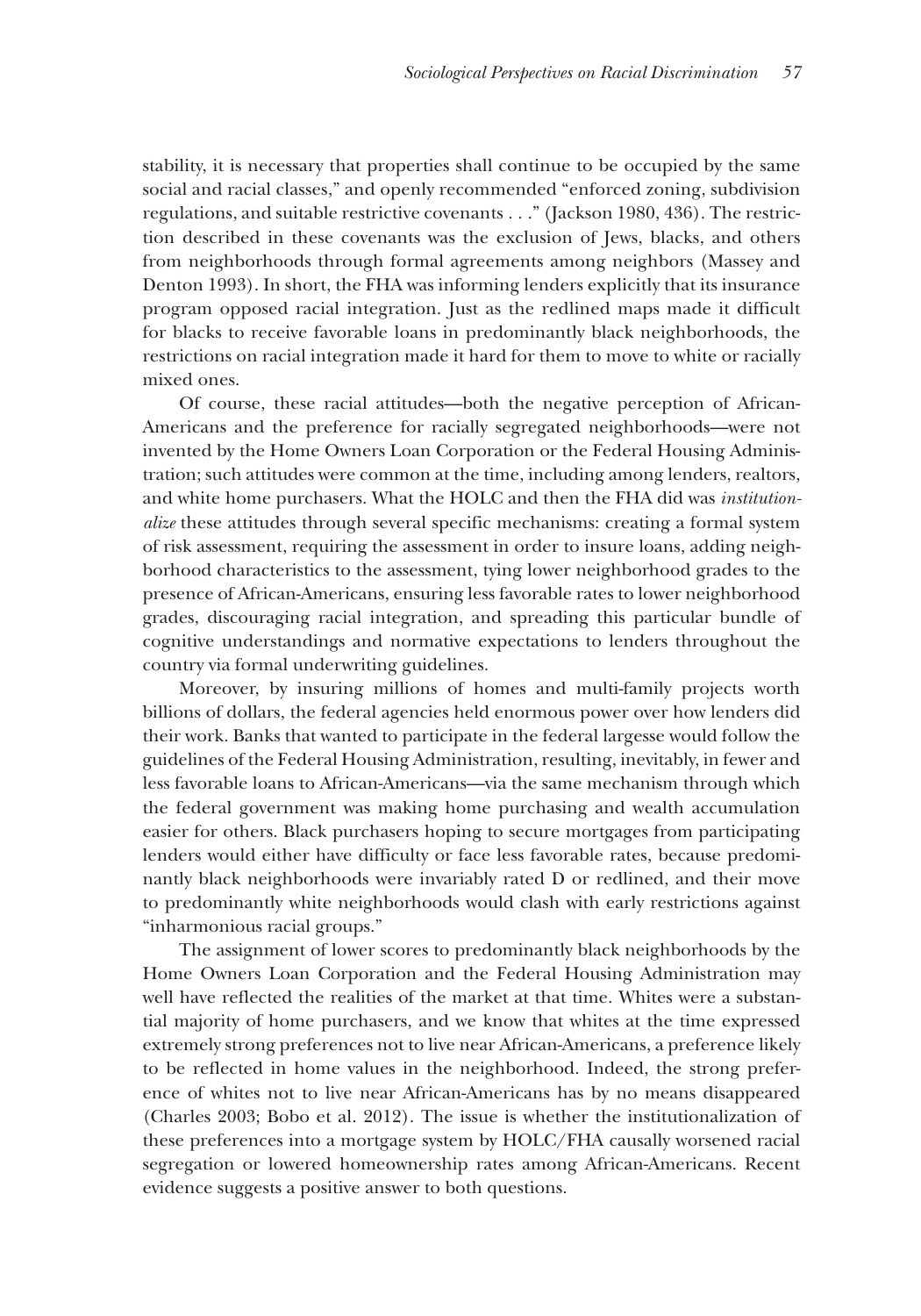In a working paper, economists from the Federal Reserve Bank of Chicago examine the causal impact of the Home Owners Loan Corporation redline maps by employing a number of identification strategies: they study changes over time in outcomes between neighbors living close to one another but at either side of an HOLC boundary; they examine separately those HOLC borders least likely to have been drawn endogenously; and they exploit the fact that the HOLC limited its maps to cities with a population of at least 40,000 by comparing findings in cities just below and just above that threshold (Aaronson, Hartley, and Mazumder 2019). The results are consistent with the HOLC boundaries having a causal impact on both racial segregation and lower outcomes for predominantly black neighborhoods. As the authors write, "areas graded 'D' become more heavily African-American than nearby C-rated areas over the 20th century, [a] . . . segregation gap [that] rises steadily from 1930 until about 1970 or 1980 before declining thereafter" (p. 3). They find a similar pattern when comparing C and B neighborhoods, even though "there were virtually no black residents in either C or B neighborhoods prior to the maps" (p. 3). Furthermore, the authors find "an economically important negative effect on homeownership, house values, rents, and vacancy rates with analogous time patterns to share African-American, suggesting economically significant housing disinvestment in the wake of restricted credit access" (pp. 2–3).

Though redlining eventually became illegal, the long-term consequences of these and other obstacles to homeownership for the black-white wealth gap, and for socioeconomic inequality more generally, surely lasted much longer, as the work of Aaronson, Hartley, and Mazumder (2019) makes clear. Because wealth accumulation among average Americans during the second half of the twentieth century resulted in a large measure from real estate appreciation, groups with greater access to housing credit in earlier periods accumulated more wealth. Furthermore, those homes could be used as collateral for educational loans or else passed onto children, further contributing to the racial wealth gap. As a result, over that period, white homeowners and their children experienced the substantial head start of cheap, government-funded loans that were effectively either unavailable to African-Americans or available only under less favorable terms.

#### **Historic Discrimination Has Contemporary Consequences (via Laws)**

The federal laws that created the Home Owners Loan Corporation and the Federal Housing Administration were important to both current and past racial disparities in wealth, because of the institutional practices that these particular organizations developed, enforced, and disseminated. But laws can also have a direct institutional impact independent of the creation of any organization, an impact that, again, can last multiple generations. The contemporary consequences of past discrimination can also be institutional in nature in this different way, directly through the law.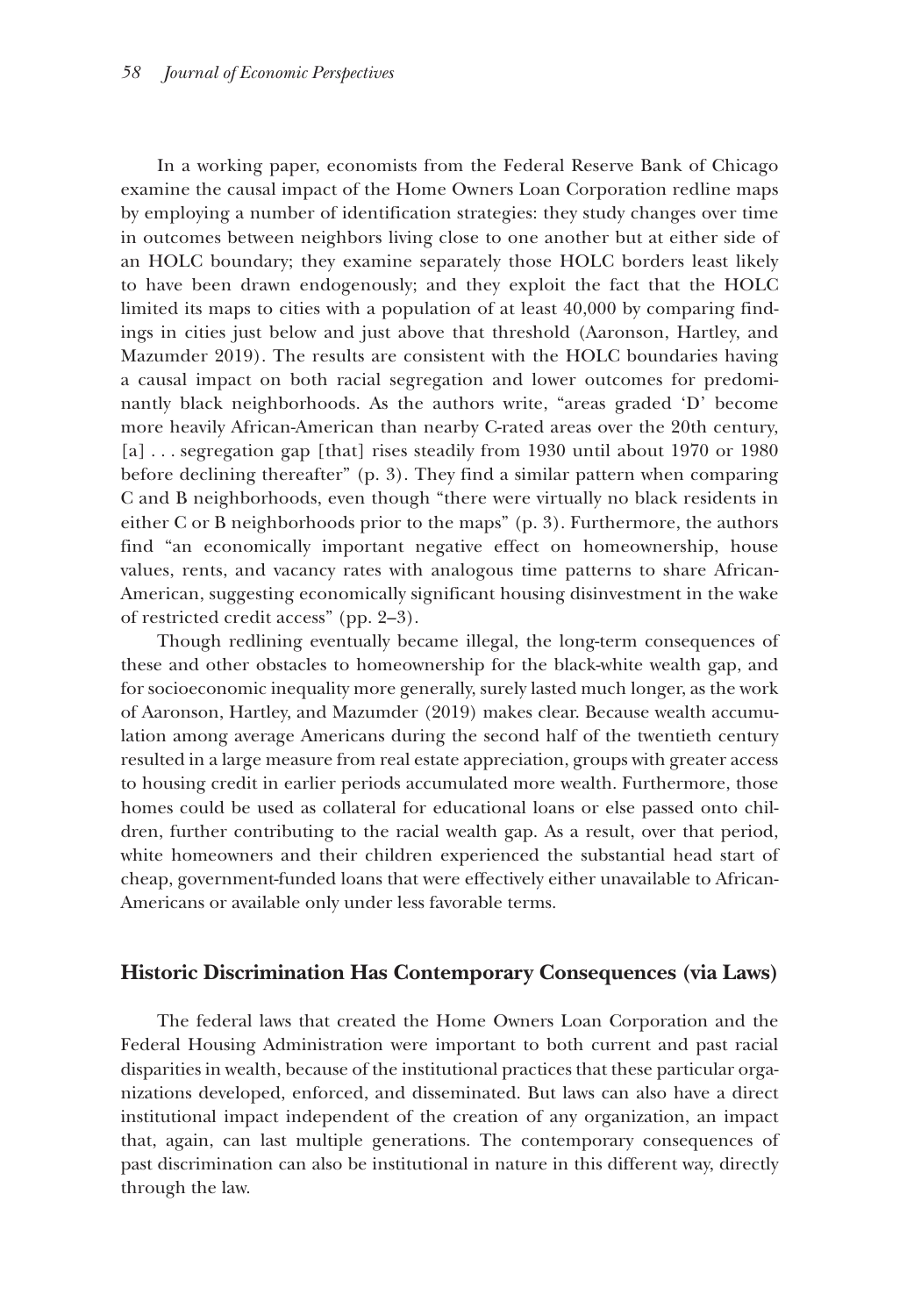A notable case occurs when a law had explicit racial intent originally—that is, when it emerged from taste- or prejudice-based discrimination—but remains on the books as a race-neutral law that largely affects the same population. Though overt discrimination has been outlawed in many contexts over the years, including by several constitutional amendments and by the Civil Rights Act of 1964, laws that were explicitly and openly animated by racial prejudice in the past remain on the books. One of the most important cases relates to voting rights.

Many state laws currently disenfranchise imprisoned felons or people who have ever been convicted of a felony. Felon disenfranchisement laws today disproportionally affect African-Americans. These laws do not mention race and, in fact, are consistent with the US Constitution—abridgment of the right to vote as a result of "participation in rebellion, or other crime" was part of the Fourteenth Amendment. However, these laws rose dramatically in number and scope after the Civil War, following Reconstruction and the ratification of the Fifteenth Amendment, which gave African-Americans the right to vote (Holloway 2009, 2013).

At the time, many white politicians openly debated ways of countering what they considered the threat of the rising political power of African-Americans. Strategies included poll taxes, intimidation, illiteracy tests, and many others. In state constitutional conventions, for example, a frequent topic of debate was how to restrict the black vote legally. As a Mississippi political leader would recall in 1905 Congressional testimony: "When I was a rather young man Mississippi was trying to get up some sort of constitution that would get rid of the ignorant negro vote. Of course they had to get up something entirely fair on all hands . . ." (as quoted in Holloway 2013, 84). A 1894 editorial in a South Carolina newspaper made the point explicitly in its support for a state constitutional convention: "Fortunately, the opportunity is offered the white people of the State in the coming election to obviate all future danger and fortify the Anglo-Saxon civilization against every assault from within and without, and that is the calling of a constitutional convention to deal with the all important question of suffrage" (as quoted in Behrens, Uggen, and Manza 2003, 570).

Among the strategies for restricting the black vote, focusing on the voting rights of those convicted of crimes would have strong odds of surviving legal challenges because of the mention of "crime" in the Fourteenth Amendment. Changing the classification of crimes with an eye to the racial composition of common perpe-trators was a common strategy.<sup>[3](#page-10-0)</sup> For example, the 1901 Alabama constitutional convention, as Behrens, Uggen, and Manza (2003, 569) explain, "altered that state's felon disenfranchisement law to include all crimes of 'moral turpitude,' applying to misdemeanors and even to acts not punishable by law." At the time, though the laws themselves could not mention race, those debating them certainly could, and again they did so, often with remarkable lack of ambiguity. In his opening, presidential address to that Alabama convention, John B. Knox made the objectives clear: "[In

<span id="page-10-0"></span><sup>3</sup>Readers may note contemporary parallels in the disparities in punishments for crimes involving crack cocaine versus powdered cocaine.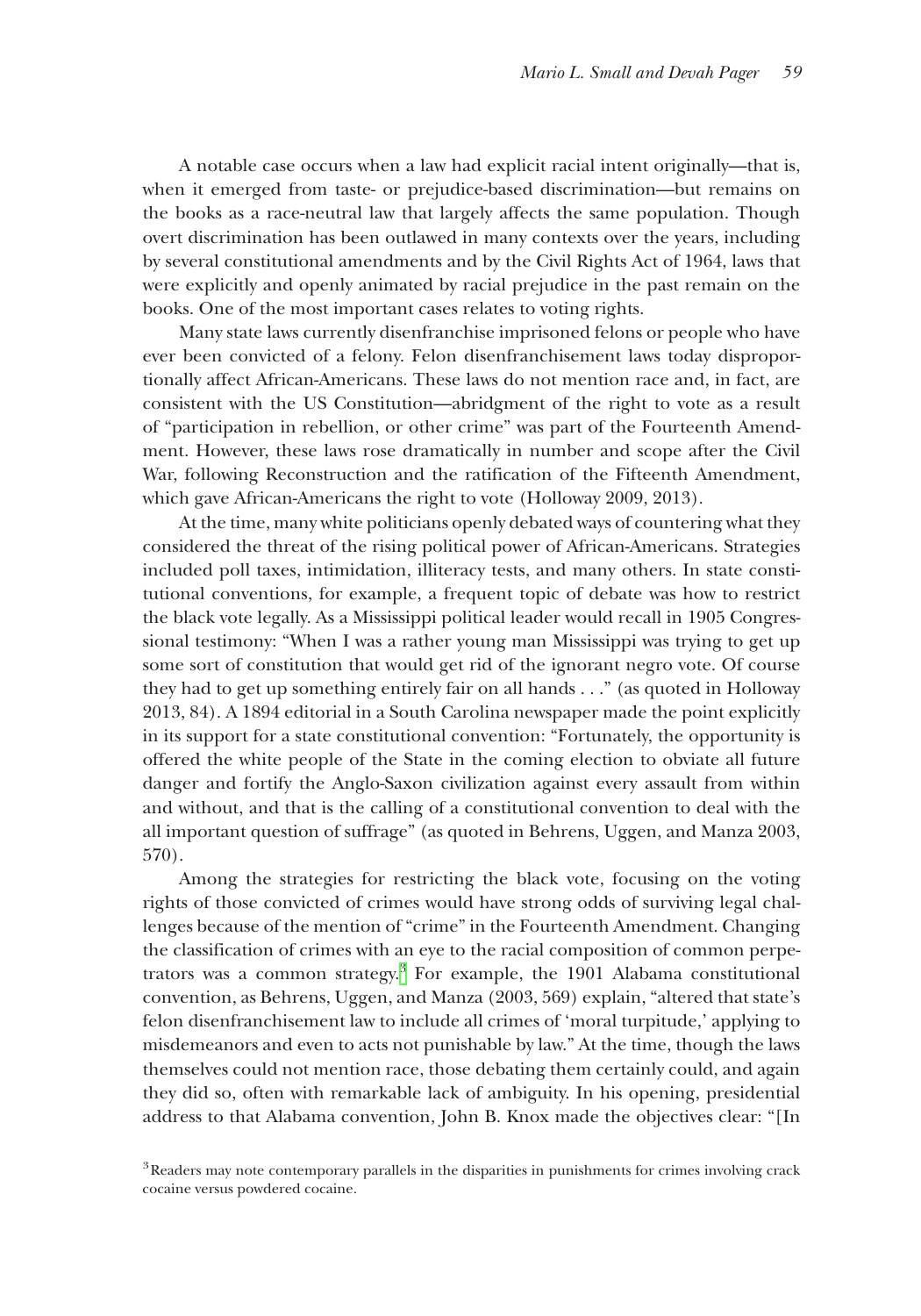1861], as now, the negro was the prominent factor in the issue. . . . And what is it that we want to do? Why it is within the limits imposed by the Federal Constitution, to establish white supremacy in this State. . . . The justification for whatever manipulation of the ballot that has occurred in this State has been the menace of negro domination . . ." (as quoted in Behrens, Uggen, and Manza 2003, 571).

To be clear, the full set of historical causes behind felon disenfranchisement is a large and complex topic, and we do not pretend to do it justice here (for a historical account, see Holloway 2013). However, as the first-hand accounts from Mississippi, South Carolina, and Alabama make clear, even if other factors were at play, the intent of many such laws was at least in large part expressly racial—to counter the threat that many whites saw from black political empowerment.

These first-hand accounts from a handful of states are also consistent with the national patterns over time in the institution of laws restricting the vote. Behrens, Uggen, and Manza (2003) examined the occurrence and timing of all felon disenfranchisement laws from post-Civil War Reconstruction to the present. Racially motivated legislators will be more likely to pass felon disenfranchisement laws if such laws are disproportionately likely to affect blacks. In a careful examination of the trends, Behrens, Uggen, and Manza (2003) found that, net of other factors, the probability of a first disenfranchisement law increased as the black prison population (their proxy for the black felon population) increased: "Each 1% increase in the percentage of prisoners who are nonwhite increases the odds by about 10% that a state will pass its first felon disenfranchisement law" (p. 586). They observed a similar pattern in the disenfranchisement of *ex-*felons; in their preferred model, net of other factors, "a 10% increase in a state's nonwhite prison population raises the odds of passing an ex-felon disenfranchisement law by almost  $50\%$  . . ." (p. 588).

The case of felon disenfranchisement illustrates that institutional discrimination can be perpetrated not only by organizations such as employers or real estate agencies, but also by the law. In many states, such laws remain in place. Behrens, Uggen, and Manza (2003) note that states slowly liberalized such laws beginning in the second half of the twentieth century by, for example, reinstating voting rights one or two years after an offender has served the term or eliminating felon or ex-felon voting prohibitions altogether. Still, as late as 2016, 48 states disenfranchised felons currently in prison, and many of these states also disenfranchised inmates, parolees, or probationers (Uggen, Larson, and Shannon 2016).

Two final points are worth noting. First, the pattern of voting-rights reinstatement is also consistent with the racial threat hypothesis: net of other factors, the proportion black in the prison population varies negatively with reinstatement of ex-felon voting rights (Behrens, Uggen, and Manza 2003). (However, the proportion black in the state is positively associated with reinstatement of ex-felon voting rights.) Second, such voting rights can affect not only African-Americans but also the nation as a whole. For example, in the year 2000, given Florida's disenfranchisement laws and high numbers of felons—more than 800,000 disenfranchised felons and ex-felons in the state at the time—in the absence of those laws it is possible that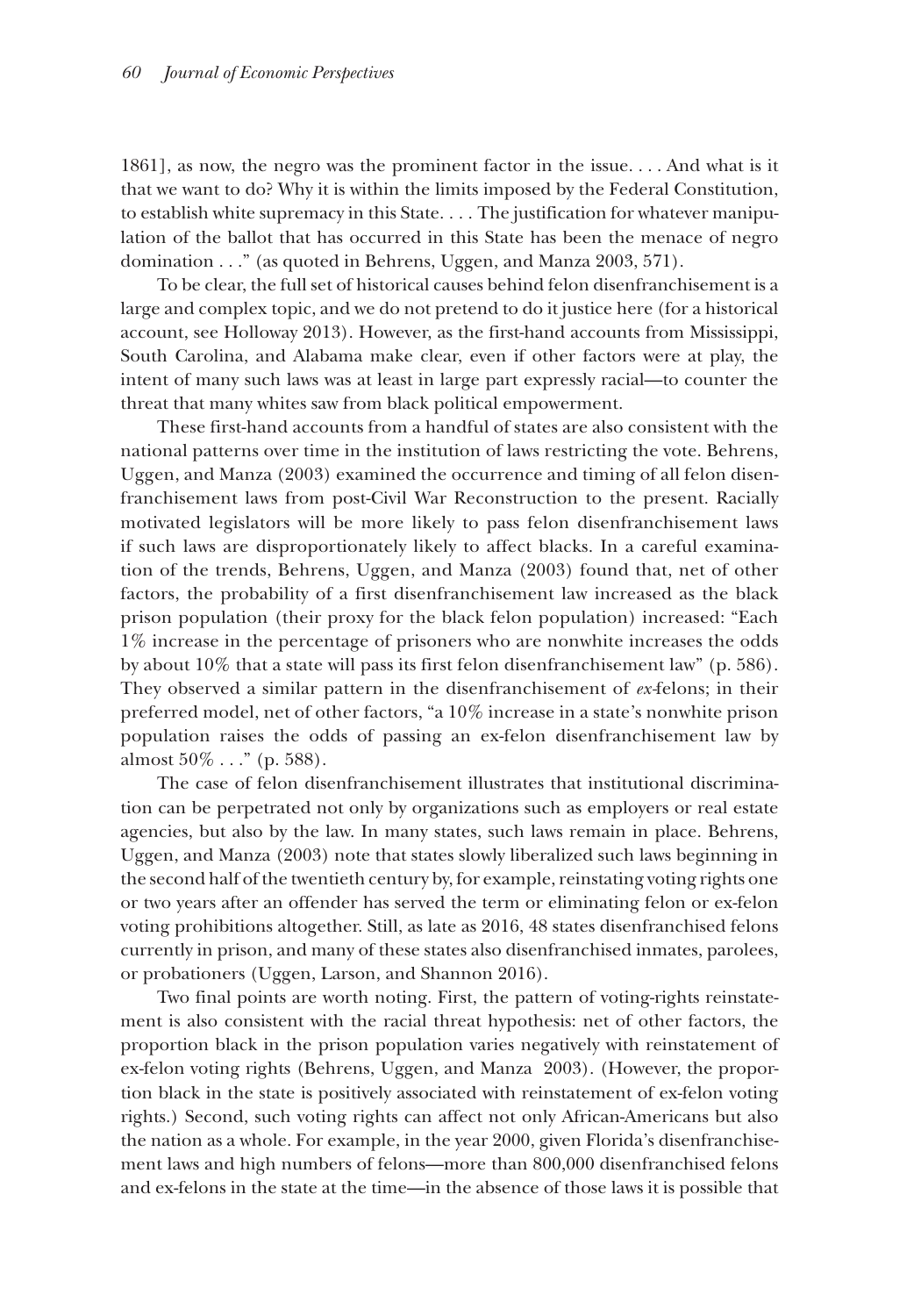Al Gore would have carried the state and, thus, won the presidency (Uggen and Manza 2002; for a contrasting view, see Burch 2012).

#### **Ostensibly Minor Forms of Discrimination Can Have Important Consequences**

Clearly, sociologists tend to approach the study of discrimination expansively. This expansiveness affects both the domains in which sociologists study discrimination and the way they think about its consequences. The domains have varied widely. Although sociologists have studied discrimination in job, housing, consumer, and credit markets, they have also examined it in contexts where the economic consequences are less clear or direct, such as dating and marriage markets, or in contexts of ordinary social interaction, such as entertainment venues, social clubs, and schools. These studies have used audit, survey, and ethnographic methods to examine questions as varied as whether black patrons are more likely to be denied entry to nightclubs, which behavior by black students is likely to be categorized as problematic by teachers, how black customers are treated in retail shops, and how black women fare in comparison to others in online dating sites (for example, Feagin and Sikes 1994; Lin and Lundquist 2013; May and Goldsmith 2018).

It is not difficult to see that some of these forms of discrimination can have consequences for economic inequality. For example, both the act of getting married and the socioeconomic status of one's spouse will affect income and wealth accumulation. Moreover, online dating sites today are responsible for an increasing proportion of marriages.

But not all forms of discrimination can be easily and directly traced to an important economic outcome. Sociologists continue to study such questions in part because discrimination is consequential not merely episodically but also cumulatively, not just at critical junctures but also over the slow, lifelong buildup of its everyday stings (National Research Council 2004). Researchers have argued that everyday discrimination can happen so repeatedly that such events eventually come to have a cumulative effect. Being repeatedly followed by a security guard at a store, repeatedly seated in an undesirable part of a restaurant, repeatedly confronted with racial slights at work, and other forms of discrimination that may seem trivial when considered individually constitute what psychiatrists have called "micro-aggressions" (Pierce 1970, 263; Sue et al. 2007; see also Feagin and Sikes 1994; Lacy 2007). Repeatedly experiencing these slights, insults, and individually minor conflicts is expected to eventually affect mental health and physical well-being.

Although episodic discrimination in contexts such as looking for a job is probably more important for economic outcomes, cumulative discrimination in everyday contexts might be more important for health outcomes. An associational public health study based on the 1995 Detroit Area Survey suggests this possibility. Williams et al. (1997) examined four standard measures of health: self-reported health,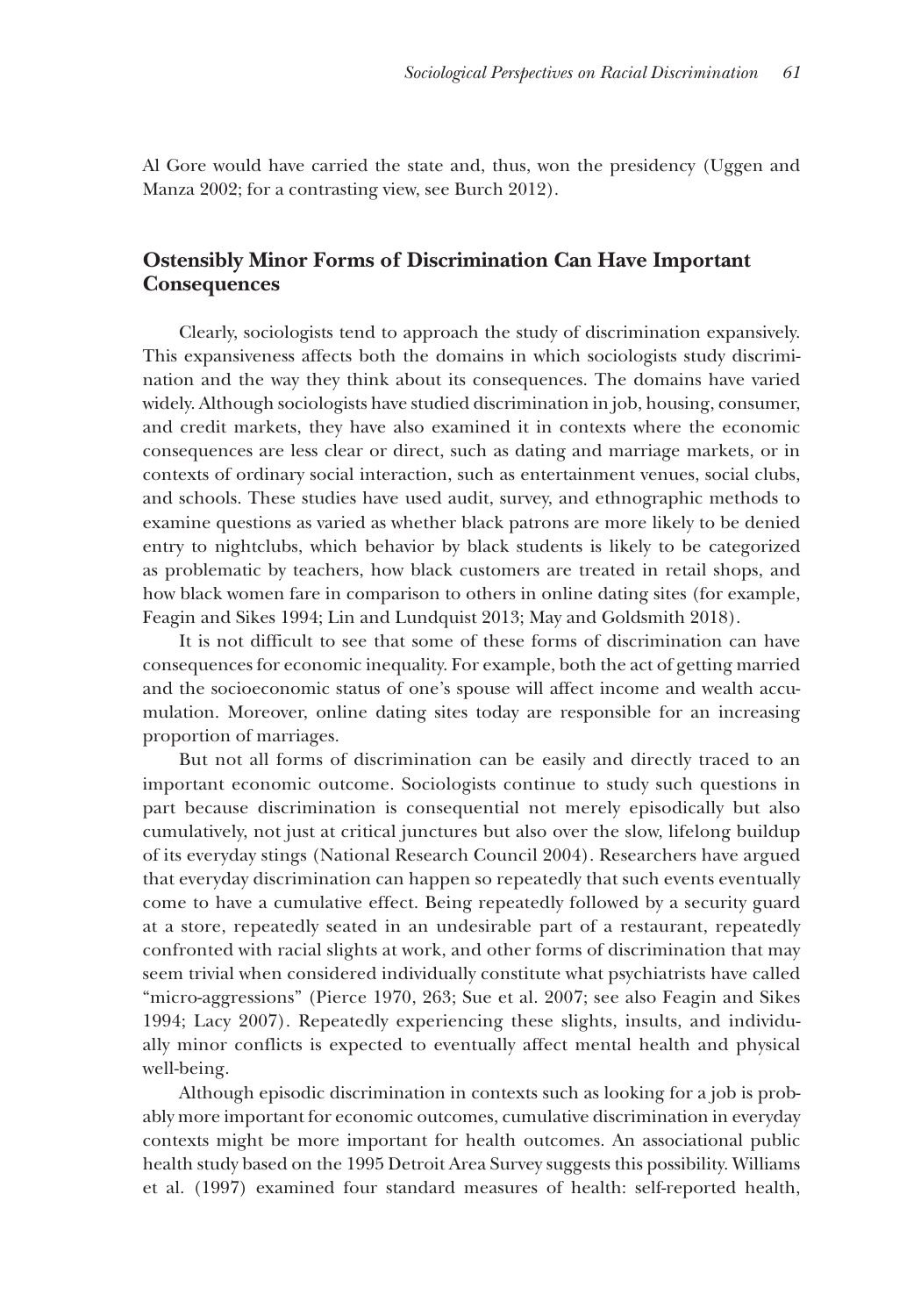overall well-being, psychological distress, and number of days in the previous month incapacitated for health reasons. They asked whether these measures of health were associated with two measures of race-related stress: "discrimination," which referred to major experiences of unfair treatment during hiring, promotion, or interactions with the police; and "everyday discrimination," which, via a nine-item measure, captured "chronic, routine, and relatively minor experiences of unfair treatment." The everyday discrimination measure captured the frequency of experiences, such as "receiving poorer service than others in restaurants or stores" and "people acting as if you are not smart" (p. 340). After adjusting for demographic, socioeconomic, and health-related factors, the first measure—of major experiences of discrimination—was not significantly related to any of the four health outcomes, but the everyday discrimination measure was significantly associated with all of them. Moreover, it fully accounted for the difference between blacks and others in all of the measures except for psychological distress.

Of course, results of this kind are not dispositive. However, they make clear that everyday discrimination is distinct from what a job seeker might face before an employer; that minor but chronic experiences deserve attention in their own right; and that when studying the consequences of discrimination the focus should be expansive, including not only economic but also physical and mental health outcomes. In fact, multiple studies have uncovered associations between the experience of race discrimination and psychological distress, happiness and life satisfaction, self-esteem, and depression, among other outcomes (for reviews, see Williams, Neighbors, and Jackson 2003; Pascoe and Smart Richman 2009). Several studies have also found associations with physiological outcomes, such as high blood pressure (Krieger and Sidney 1996; Williams, Neighbors, and Jackson 2003, 200−201). There is clearly space for stronger work in this area, not only to determine better ways of modeling and testing for the effects of everyday discrimination, but also to uncover the mechanisms through which it matters.

#### **Perceived Discrimination Is Important**

The Williams et al. (1997) associational study of public health, like many in public health and sociology that assess the consequences of discrimination, focused on perceived discrimination. Such studies are concerned not with confirming whether discrimination has happened but with assessing how perceiving that it did matters. Economists are known for their healthy skepticism of studies that rely on what people say; actions, not words, many insist, are what matter. For many kinds of questions, we are inclined to agree. But the study of perceived discrimination is not a poor analytical substitute for that of perpetrated discrimination; it is the study of an entirely different question, the pursuit of which may reflect a difference between economics and other disciplines.

It would certainly be inappropriate to infer much about perpetrated discrimination from perceived discrimination. For example, researchers should not use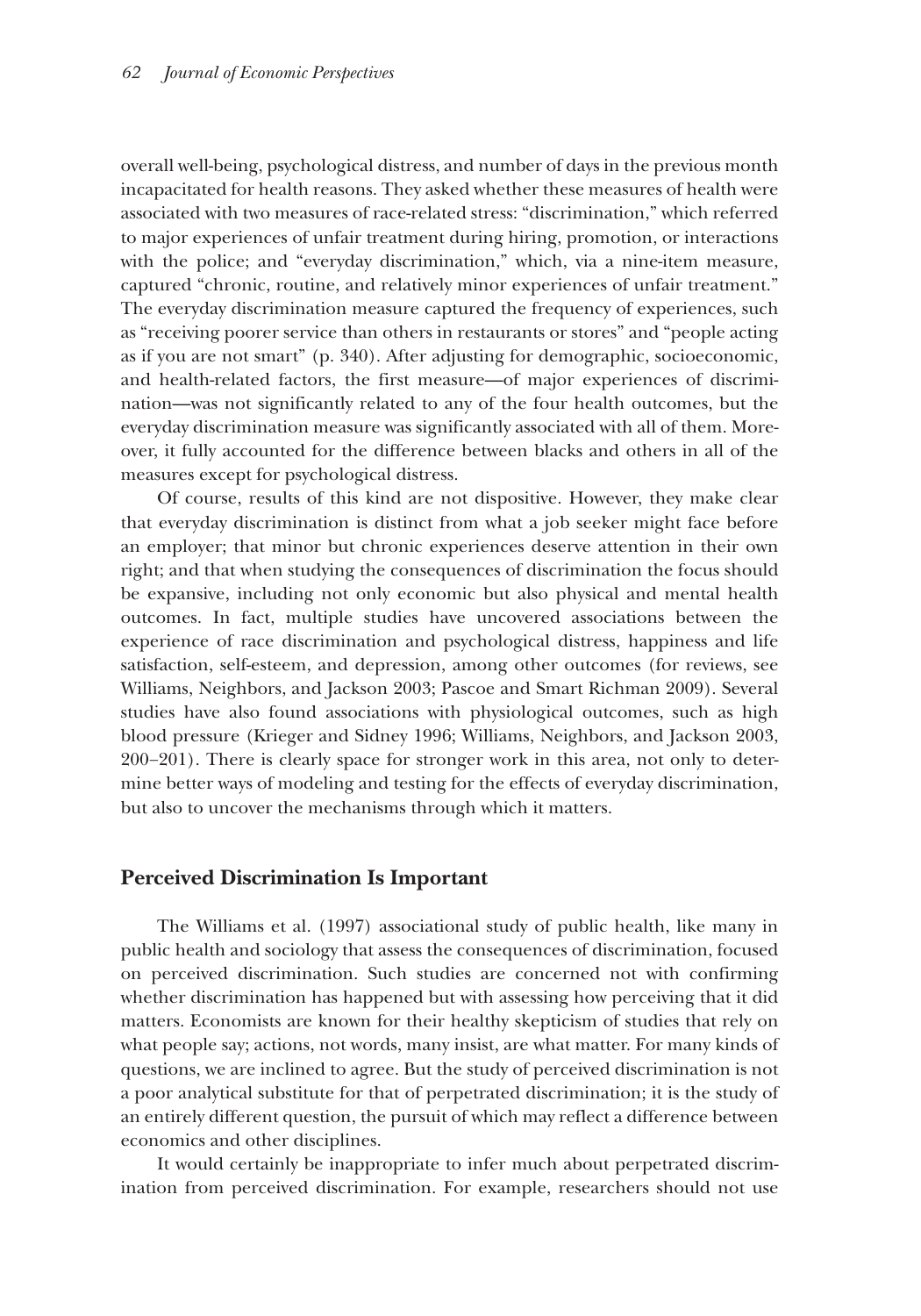changes in measures of perceived discrimination to assess whether discrimination has declined or risen. Sometimes, people perceive discrimination when it did not happen. Conversely, many victims of discrimination cannot have perceived that it took place. For example, a minority homeseeker cannot know either what units she would have been shown by the realtor or what terms she would have been offered by the banker had she been white.

Instead, the study of perceived discrimination is animated by a different set of concerns. For a potential victim's wages, odds of getting a job, mortgage rates, and other standard economic outcomes, perceiving whether discrimination happened is often immaterial—whether it actually took place is what matters. For a potential victim's mental health, depression, stress, and related health outcomes, perceiving that it happened is everything. Perceptions of discrimination can have an effect regardless of whether the perpetrator discriminated or instead seemed to discriminate but did not actually do so. If discrimination actually did happen but the potential victim did not perceive it, there may be little or no consequence for mental health and related outcomes.

To be clear, our point is not that economic outcomes and health outcomes inherently require one or the other perspective. For some economic outcomes, perception alone can matter, too. If people perceive discrimination and therefore withdraw from the job market, perception itself matters independent of actual discrimination. Conversely, if doctors treat black patients less attentively than white ones, then the health of black patients may suffer, regardless of whether the patients perceive the discriminatory difference in treatment. Our point is that studying perception is important entirely independently of studying actually perpetrated discrimination.

Note the implication of our discussion: whether people are right that they experienced discrimination will not matter at the two extremes—when actual discrimination is the sole concern, and when perception alone is. However, whether people are accurate in their perception of discrimination can also matter a great deal for two different kinds of questions. First, it can be important to understand why people perceive discrimination in spite of substantial evidence to the contrary. For example, some proportion of whites believe whites to be the racial group most discriminated against in the United States, a belief often accompanied by high levels of resentment. Investigating beliefs of this kind can be important in understanding people's political and social behavior. Two, it can be important to understand, particularly for health-related outcomes, how people respond to ambiguity—in this context, when potential victims are uncertain whether they have actually experienced discrimination. There are times when people do not know, but still wonder, whether they have been treated poorly because of the color of their skin. This possibility, if it happens repeatedly or in a consequential context, can cause a kind of rumination whose emotional strain can be taxing (Feagin and Sikes 1994; Lacy 2007). Efforts to measure the incidence and consequences of these everyday forms of discrimination more systematically would represent a particularly useful path forward.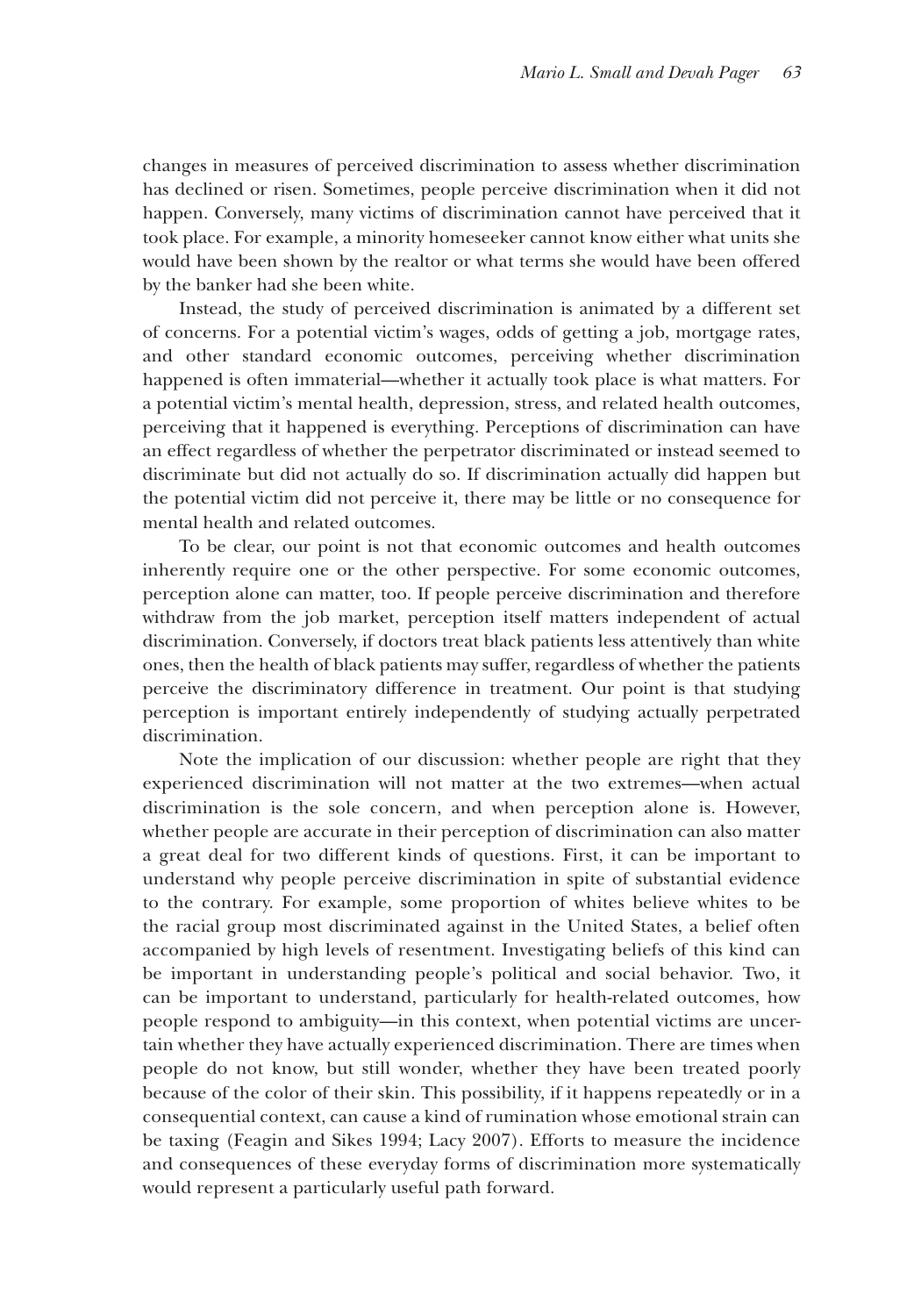#### **Conclusion**

We have argued that in addition to taste and statistical discrimination (and the possibility of implicit discrimination), economists should examine—or continue to examine—institutional discrimination. We have shown that institutional discrimination can take at least two forms, organizational and legal, and that in both forms the decisions of a contemporary actor to discriminate, whether out of animus or statistical averaging, can be immaterial. We have suggested that institutional discrimination is a vehicle through which past discrimination (intentional or not) has contemporary consequences. We have proposed that the minor forms of everyday discrimination people may experience deserve attention, because discrimination can matter cumulatively, not just episodically. And we have posited that the perception of discrimination is an important, independent topic deserving serious attention.

We stress that ours is not a comprehensive review of sociological perspectives on discrimination. We have ignored questions that researchers in that field may consider important. And not all sociologists would discuss the topics we have covered here as we have. However, we believe the topics discussed here deserve attention, and we are convinced that greater interaction between the two disciplines on these questions will benefit both.

■ We thank Allison Daminger for excellent research assistance; Tara Garcia Mathewson *and Mike Luca for conversations that have benefited this manuscript; Lincoln Quillian and András Tilcsik for valuable comments on an earlier draft; and Harvard University and the Harvard Project on Race, Class, and Cumulative Adversity at the Hutchins Center for generous support.* 

#### **References**

- **Aaronson, Daniel, Daniel Hartley, and Bhashkar Mazumder.** 2019. "The Effects of the 1930s HOLC 'Redlining' Maps." Federal Bank of Chicago Working Paper 2017-12.
- **Arrow, Kenneth J.** 1972a. ''Models of Job Discrimination.'' In *Racial Discrimination in Economic Life*, edited by A. Pascal, 83–102. Lexington: Lexington Heath.
- **Arrow, Kenneth J.** 1972b. ''Some Mathematical Models of Race Discrimination in the Labor Market.'' In *Racial Discrimination in Economic Life*, edited by A. Pascal, 187–203. Lexington: Lexington Heath.
- **Arrow, Kenneth J.** 1998. "What Has Economics to Say about Racial Discrimination?" *Journal of Economic Perspectives* 12 (2): 91–100.

**Becker, Gary S.** 1971. *The Economics of Discrimination*. Chicago: University of Chicago Press.

**Behrens, Angela, Christopher Uggen, and Jeff Manza.** 2003. "Ballot Manipulation and the 'Menace of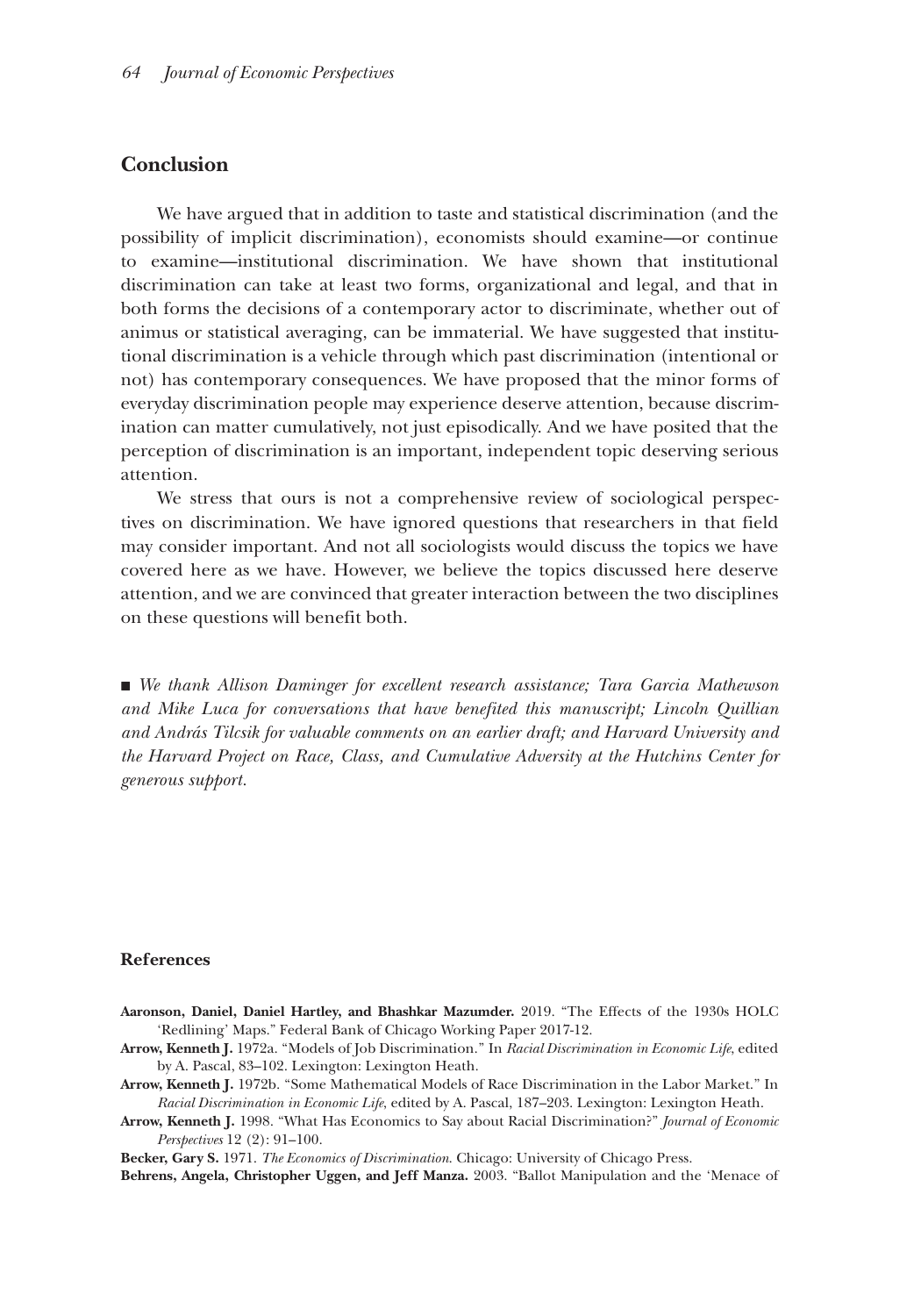Negro Domination': Racial Threat and Felon Disenfranchisement in the United States, 1850–2002." *American Journal of Sociology* 109 (3): 559–605.

- **Bertrand, Marianne, Dolly Chugh, and Sendhil Mullainathan.** 2005. "Implicit Discrimination." *American Economic Review* 95 (2): 94–98.
- **Bielby, William T.** 2000. "Minimizing Workplace Gender and Racial Bias." *Contemporary Sociology* 29 (1): 120–29.
- **Bobo, Lawrence D., Camille Z. Charles, Maria Krysan, and Alicia D. Simmons.** 2012. "The Real Record on Racial Attitudes." In *Social Trends in American Life: Finds from the General Social Survey since 1972*, edited by Peter V. Marsden, 38–83. Princeton: Princeton University Press.
- **Burch, Traci.** 2012. "Did Disfranchisement Laws Help Elect President Bush? New Evidence on the Turnout Rates and Candidate Preferences of Florida's Ex-Felons." *Political Behavior* 34 (1): 1–26.
- **Cancio, A. Silvia, David T. Evans, and David J. Maume, Jr.** 1996. "Reconsidering the Declining Significance of Race: Racial Differences in Early Career Wages." *American Sociological Review* 61 (4): 541–56.
- **Charles, Camille Zubrinsky.** 2003. "The Dynamics of Racial Residential Segregation." *Annual Review of Sociology* 29: 167–207.
- **Crossney, Kristen B., and David W. Bartelt.** 2005. "The Legacy of the Home Owners' Loan Corporation." *Housing Policy Debate* 16 (3–4): 547–74.
- **Dobbin, Frank.** 2009. *Inventing Equal Opportunity*. Princeton: Princeton University Press.
- **Dobbin, Frank, Daniel Schrage, and Alexandra Kalev.** 2015. "Resisting against the Iron Cage: The Varied Effects of Bureaucratic Personnel Reforms on Diversity." *American Sociological Review* 80 (5): 1014–44.
- **Elliott, James R., and Ryan A. Smith.** 2004. "Race, Gender, and Workplace Power." *American Sociological Review* 69 (3): 365–86.
- **Farkas, George, and Keven Vicknair.** 1996. "Appropriate Tests of Racial Wage Discrimination Require Controls for Cognitive Skill: Comment on Cancio, Evans, and Maume." *American Sociological Review* 61 (4): 557–60.
- **Feagin, Joe R., and Douglas Lee Eckberg.** 1980. "Discrimination: Motivation, Action, Effects, and Context." *Annual Review of Sociology* 6 (1): 1–20.
- **Feagin, Joe R., and Melvin P. Sikes.** 1994. *Living with Racism: The Black Middle-Class Experience*. Boston: Beacon Press.
- **Fernandez, Roberto M., and Isabel Fernandez-Mateo.** 2006. "Networks, Race, and Hiring." *American Sociological Review* 71 (1): 42–71.
- **Fernandez-Mateo, Isabel.** 2009. "Cumulative Gender Disadvantage in Contract Employment." *American Journal of Sociology* 114 (4): 871–923.
- **Gaddis, S. Michael.** 2015. "Discrimination in the Credential Society: An Audit Study of Race and College Selectivity in the Labor Market." *Social Forces* 93 (4): 1451–79.
- **Guryan, Jonathan, and Kerwin Kofi Charles.** 2013. "Taste-Based or Statistical Discrimination: The Economics of Discrimination Returns to Its Roots." *Economic Journal* 123 (572): F417–32.
- **Hillier, Amy E.** 2003. "Redlining and the Home Owners' Loan Corporation." *Journal of Urban History* 29 (4): 394–420.
- **Hillier, Amy E.** 2005. "Residential Security Maps and Neighborhood Appraisals: The Home Owners' Loan Corporation and the Case of Philadelphia." *Social Science History* 29 (2): 207–33.
- **Holloway, Pippa.** 2009. "'A Chicken-Stealer Shall Lose His Vote': Disfranchisement for Larceny in the South, 1874–1890." *Journal of Southern History* 75 (4): 931–62.
- **Holloway, Pippa.** 2013. *Living in Infamy: Felon Disfranchisement and the History of American Citizenship*. New York: Oxford University Press.
- **Hultin, Mia, and Ryszard Szulkin.** 1999. "Wages and Unequal Access to Organizational Power: An Empirical Test of Gender Discrimination." *Administrative Science Quarterly* 44 (3): 453–72.
- **Jackson, Kenneth T.** 1980. "Race, Ethnicity, and Real Estate Appraisal: The Home Owners Loan Corporation and the Federal Housing Administration." *Journal of Urban History* 6 (4): 419–52.
- **Jackson, Kenneth T.** 1985. *Crabgrass Frontier: The Suburbanization of the United States*. New York: Oxford University Press.
- **Kalev, Alexandra.** 2014. "How You Downsize Is Who You Downsize: Biased Formalization, Accountability, and Managerial Diversity." *American Sociological Review* 79 (1): 109–35.
- **Kang, Sonia K., Katherine A. DeCelles, András Tilcsik, and Sora Jun.** 2016. "Whitened Résumés: Race and Self-Presentation in the Labor Market." *Administrative Science Quarterly* 61 (3): 469–502.
- **Krieger, Nancy, and Stephen Sidney.** 1996. "Racial Discrimination and Blood Pressure: The CARDIA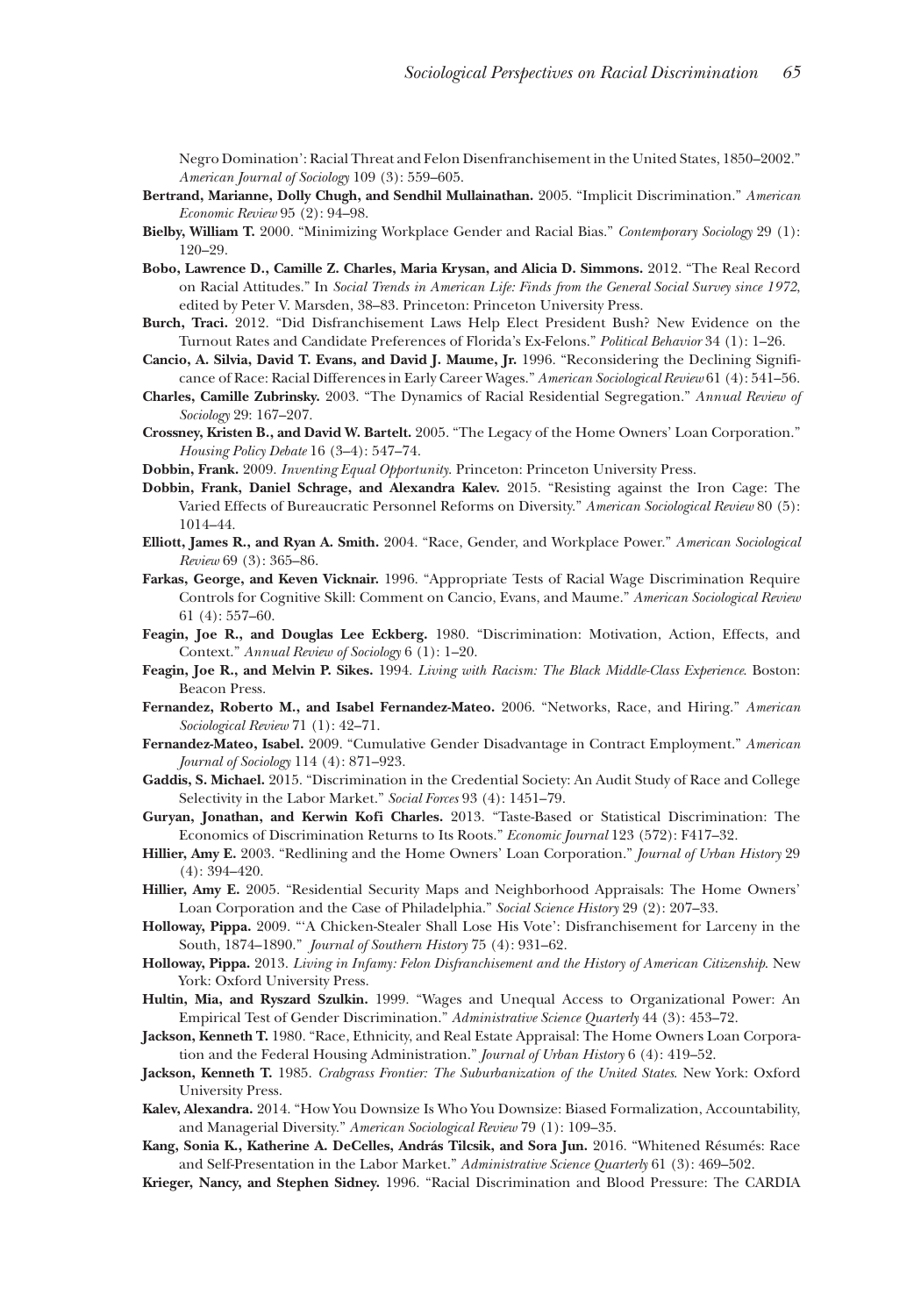Study of Young Black and White Adults." *American Journal of Public Health* 86 (10): 1370–78.

- **Lacy, Karyn R.** 2007. *Blue-Chip Black: Race, Class, and Status in the New Black Middle Class*. Berkeley: University of California Press.
- **Light, Ryan, Vincent J. Roscigno, and Alexandra Kalev.** 2011. "Racial Discrimination, Interpretation, and Legitimation at Work." *ANNALS of the American Academy of Political and Social Science* 634 (1): 39-59.
- **Lin, Ken-Hou, and Jennifer Lundquist.** 2013. "Mate Selection in Cyberspace: The Intersection of Race, Gender, and Education." *American Journal of Sociology* 119 (1): 183–215.
- **Lucas, Samuel Roundfield.** 2008. *Theorizing Discrimination in an Era of Contested Prejudice: Discrimination in the United States*. Philadelphia: Temple University Press.
- **Massey, Douglas S., and Nancy A. Denton.** 1993. *American Apartheid: Segregation and the Making of the Underclass*. Cambridge: Harvard University Press.
- **May, Reuben A. Buford, and Pat Rubio Goldsmith.** 2018. "Dress Codes and Racial Discrimination in Urban Nightclubs." *Sociology of Race and Ethnicity* 4 (4): 555–66.
- **McPherson, Miller, Lynn Smith-Lovin, and James M. Cook.** 2001. "Birds of a Feather: Homophily in Social Networks." *Annual Review of Sociology* 27: 415–44.
- **Morgan, Stephen L., and Christopher Winship.** 2015. *Counterfactuals and Causal Inference: Methods and Principles for Social Research*. 2nd ed. Cambridge: Cambridge University Press.
- **Mouw, Ted.** 2002. "Are Black Workers Missing the Connection? The Effect of Spatial Distance and Employee Referrals on Interfirm Racial Segregation." *Demography* 39 (3): 507–28.
- **National Research Council.** 2004. *Measuring Racial Discrimination*. Washington, DC: National Academies Press.
- **Norris, David, and Mikyung Baek.** 2016. *Full Report: H.E.A.T*. Columbus: Kirwan Institute for the Study of Race and Ethnicity.
- **Oliver, Melvin L., and Thomas M. Shapiro.** 2006. *Black Wealth/White Wealth: A New Perspective on Racial Inequality*. New York: Routledge.
- **Pager, Devah.** 2007. "The Use of Field Experiments for Studies of Employment Discrimination: Contributions, Critiques, and Directions for the Future." *ANNALS of the American Academy of Political and Social Science* 609: 104–33.
- **Pager, Devah, and Diana Karafin.** 2009. "Bayesian Bigot? Statistical Discrimination, Stereotypes, and Employer Decision Making." *ANNALS of the American Academy of Political and Social Science* 621: 70–93.
- **Pager, Devah, and Hana Shepherd.** 2008. "The Sociology of Discrimination: Racial Discrimination in Employment, Housing, Credit, and Consumer Markets." *Annual Review of Sociology* 34 (1): 181–209.
- **Pascoe, Elizabeth A., and Laura Smart Richman.** 2009. "Perceived Discrimination and Health: A Meta-Analytic Review." *Psychological Bulletin* 135 (4): 531–54.
- **Phelps, Edmund S.** 1972. "The Statistical Theory of Racism and Sexism." *American Economic Review* 62 (4): 659–61.
- **Pierce, Chester.** 1970. "Offensive Mechanisms." In *The Black Seventies*, edited by Floyd Barbour. Boston: Porter Sargent.
- **Powell, Walter W., and Paul J. DiMaggio.** 1991. *The New Institutionalism in Organizational Analysis*. Chicago: University of Chicago Press.
- **Quillian, Lincoln, Devah Pager, Ole Hexel, and Arnfinn H. Midtbøen.** 2017. "Meta-Analysis of Field Experiments Shows No Change in Racial Discrimination in Hiring over Time." *Proceedings of the National Academy of Sciences* 114 (41): 10870–75.
- **Reskin, Barbara F.** 2000. "The Proximate Causes of Employment Discrimination." *Contemporary Sociology*  $\geq$  [2](http://pubs.aeaweb.org/action/showLinks?crossref=10.1146%2Fannurev-soc-071811-145508&citationId=p_60)9 (2): 319–28.
- **Reskin, Barbara.** 2012. "The Race Discrimination System." *Annual Review of Sociology* 38: 17–35.
- **Rubineau, Brian, and Roberto M. Fernandez.** 2013. "Missing Links: Referrer Behavior and Job Segregation." *Management Science* 59 (11): 2470–89.
- **Scott, W. Richard.** 2013. *Institutions and Organizations: Ideas, Interests, and Identities*. 4th ed. Thousand Oaks: Sage Publications.
- **Small, Mario Luis.** 2009. *Unanticipated Gains: Origins of Network Inequality in Everyday Life*. Oxford: Oxford University Press.
- **Small, Mario L.** 2011. "How to Conduct a Mixed Method Study: Recent Trends in a Rapidly Growing Literature." *Annual Review of Sociology* 37: 57–86.
- **Small, Mario L., David J. Harding, and Michèle Lamont.** 2010. "Reconsidering Culture and Poverty." *ANNALS of the American Academy of Political and Social Science* 629 (1): 6–27.